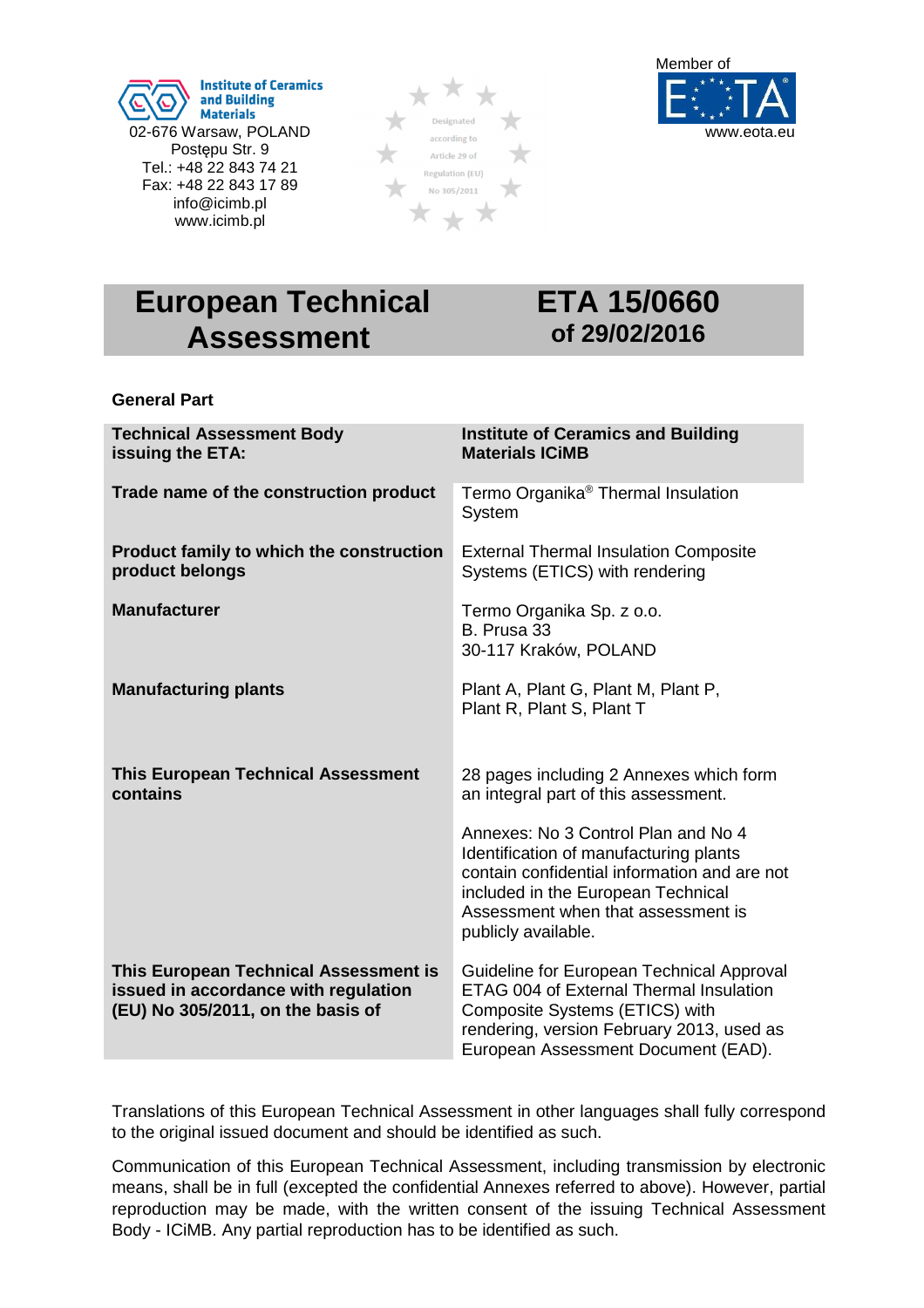# **Specific part**

#### **1. Technical description of the product**

This product Termo Organika<sup>®</sup> Thermal Insulation System is an ETICS (External Thermal Insulation Composite System with rendering) - a kit comprising components which are factory-produced by the owner/manufacturer or component suppliers. The ETICS manufacturer is ultimately responsible for all components of the ETICS specified in this ETA.

The ETICS kit comprises a prefabricated insulation product of expanded polystyrene (EPS) to be bonded onto a wall. The method of fixing and the relevant components are specified in Table 1. The insulation product is faced with a rendering system consisting of one or more layers (site applied), one of which contains reinforcement. The rendering is applied directly to the insulating panels, without any air gap or disconnecting layer.

The ETICS may include special fittings (e.g. base profiles, corner profiles) to treat details of ETICS (connections, apertures, corners, parapets, sills). Assessment and performance of these components is not addressed in this ETA, however the ETICS manufacturer is responsible for adequate compatibility and performance within the ETICS when the components are delivered as a part of the kit.

Table 1.

|                                                      | <b>Components</b>                                                                                                                                | Coverage<br>(kg/m <sup>2</sup> ) | <b>Thickness</b><br>(mm) |
|------------------------------------------------------|--------------------------------------------------------------------------------------------------------------------------------------------------|----------------------------------|--------------------------|
|                                                      | Bonded ETICS; partially bonded with optional supplementary<br>mechanical fixings. National application documents shall be taken<br>into account. |                                  |                          |
|                                                      | • Insulation product:<br>panels of expanded polystyrene (EPS)<br>according to EN 13163<br><b>Product characteristics - see Annex 1</b>           |                                  | 20 to 300                |
| <b>Insulation</b><br>materials<br>with<br>associated | • Adhesives:<br>- PU foam Termo Organika <sup>®</sup> TO-KPS<br>ready to use polyurethane foam applied<br>by gun or applicator                   | 80 to 100<br>ml/m <sup>2</sup>   |                          |
| methods<br>of fixing                                 | - EPS adhesive Termo Organika® TO-KS<br>cement based powder requiring addition<br>of 0,20-0,24 l/kg of water                                     | 4,0 to 5,0                       |                          |
|                                                      | - Universal adhesive<br>Termo Organika <sup>®</sup> TO-KU<br>cement based powder requiring addition<br>of 0,20-0,24 l/kg of water                | 4,0 to 5,0                       |                          |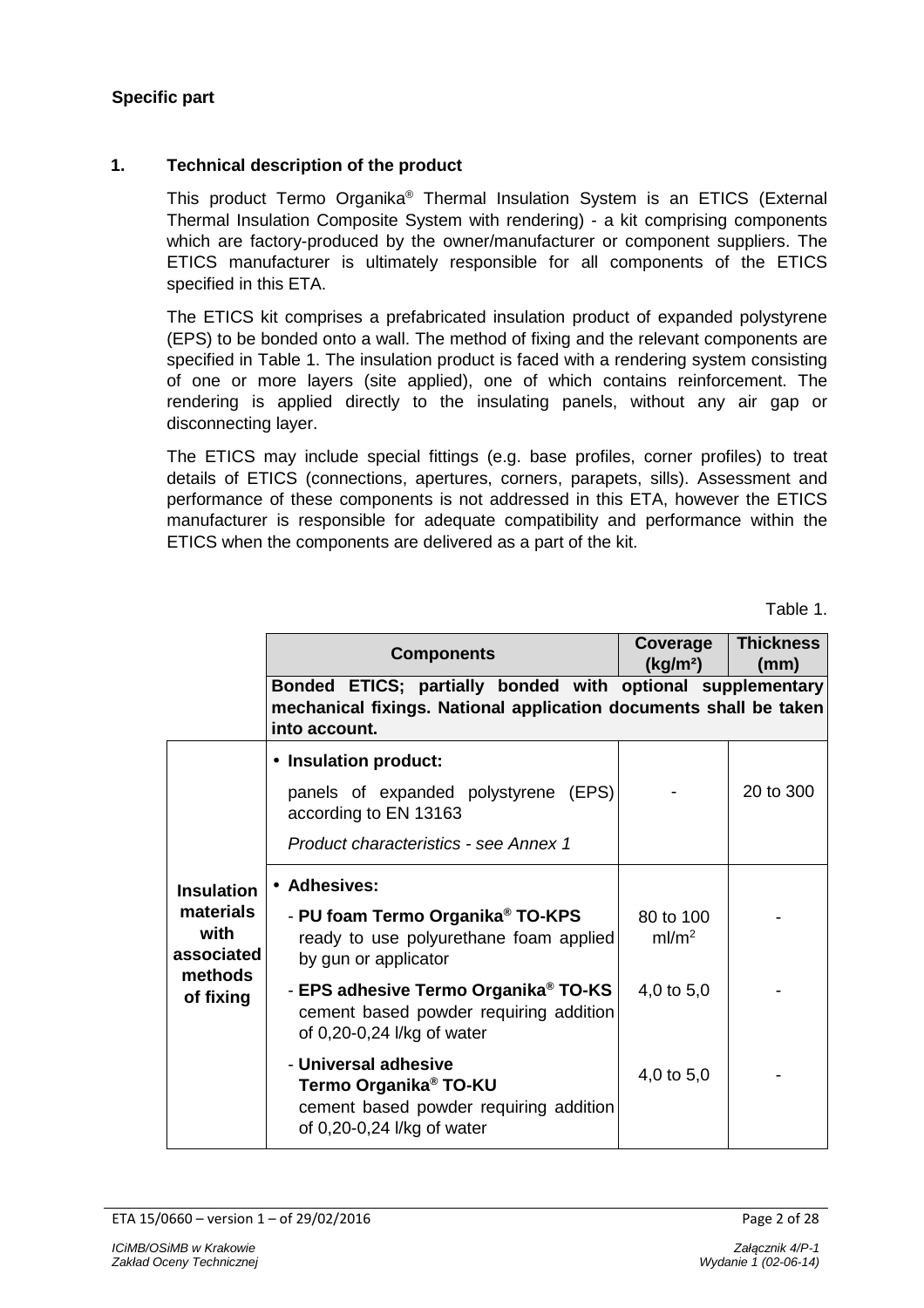|                                                      | <b>Components</b>                                                                                                                                                                                                                                  | Coverage<br>(kg/m <sup>2</sup> ) | <b>Thickness</b><br>(mm)         |
|------------------------------------------------------|----------------------------------------------------------------------------------------------------------------------------------------------------------------------------------------------------------------------------------------------------|----------------------------------|----------------------------------|
| <b>Insulation</b><br>materials<br>with<br>associated | • Adhesives cont.:<br>- White universal adhesive<br>Termo Organika <sup>®</sup> TO-KUB<br>cement based powder requiring addition<br>of 0,20-0,24 l/kg of water                                                                                     | 4,0 to 5,0                       |                                  |
| methods<br>of fixing                                 | • Supplementary mechanical fixings:<br>Plastic anchors covered by relevant ETA<br>according to ETAG 014                                                                                                                                            |                                  |                                  |
| <b>Base</b><br>coats                                 | • Universal adhesive<br>Termo Organika <sup>®</sup> TO-KU<br>cement based powder requiring addition of<br>0,20-0,24 l/kg of water<br>• White universal adhesive<br>Termo Organika <sup>®</sup> TO-KUB<br>cement based powder requiring addition of | 4,0 to 5,0<br>4,0 to 5,0         | $3,0$ to $5,0$<br>$3,0$ to $5,0$ |
|                                                      | 0,20-0,24 l/kg of water<br>• Standard glass fibre meshes<br>- Termo Organika <sup>®</sup> TO-S145                                                                                                                                                  |                                  |                                  |
| <b>Reinforce-</b><br>ment                            | - Termo Organika <sup>®</sup> TO-S170<br>Products characteristics - see Annex 2                                                                                                                                                                    |                                  |                                  |
| <b>Primer</b>                                        | • Universal key coat<br>Termo Organika <sup>®</sup> TO-GU<br>ready to use liquid to be used on the<br>substrate                                                                                                                                    | $0,05$ to<br>$0,20$ $1/m2$       |                                  |
|                                                      | • Contact key coat<br>Termo Organika <sup>®</sup> TO-GS<br>ready to use thick liquid to be used with<br>all finishing coats                                                                                                                        | $0,20$ to<br>$0,30$ $1/m2$       |                                  |
| Key coats                                            | • Polysilicate key coat<br>Termo Organika <sup>®</sup> TO-GP<br>ready to use thick liquid to be used with<br>polysilicate and silicate-silicone finishing<br>coats                                                                                 | $0,20$ to<br>$0,30$ $1/m2$       |                                  |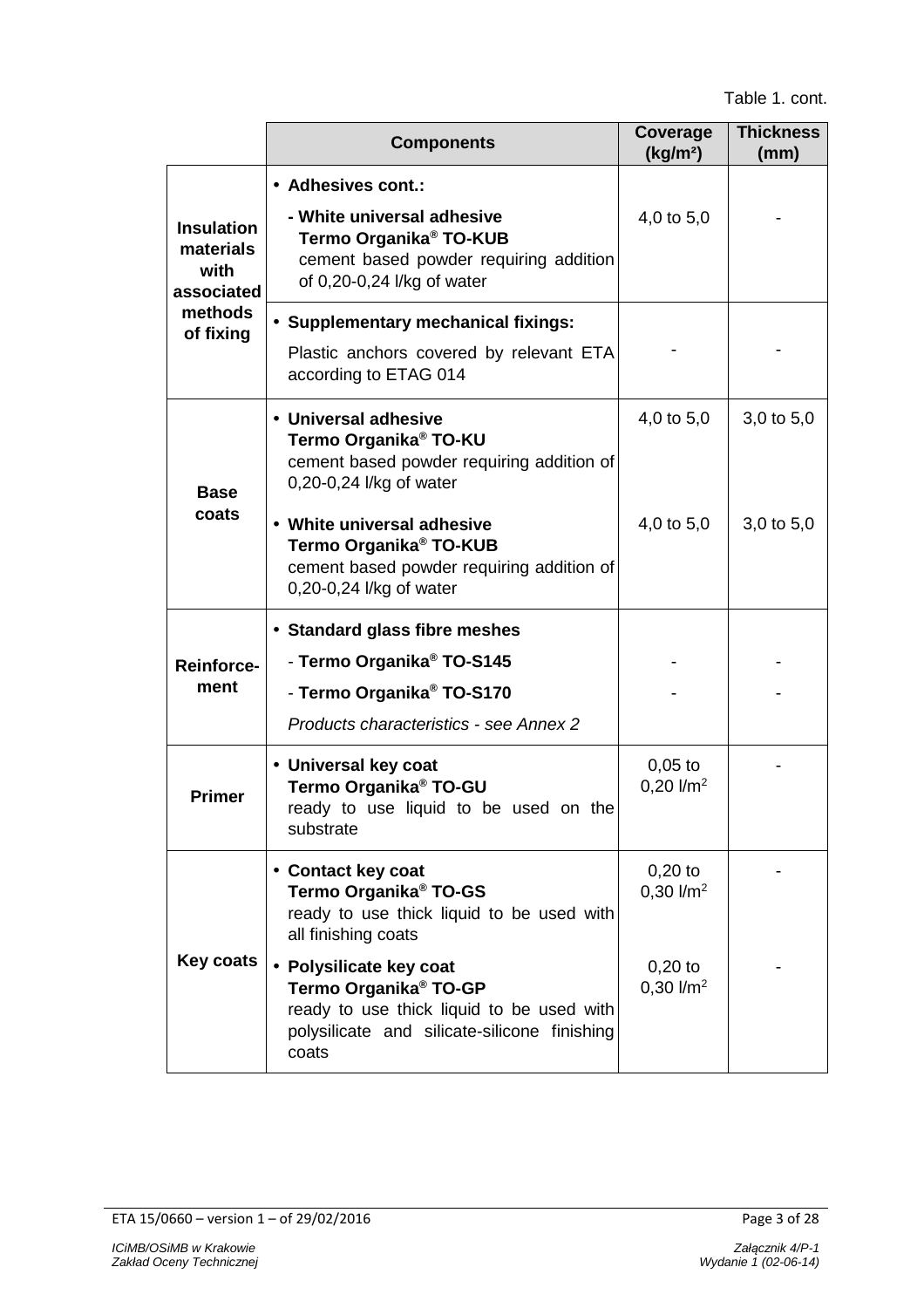|                           | <b>Components</b>                                                                                                                                                                         | Coverage<br>(kg/m <sup>2</sup> ) | <b>Thickness</b><br>(mm) |
|---------------------------|-------------------------------------------------------------------------------------------------------------------------------------------------------------------------------------------|----------------------------------|--------------------------|
|                           | • Polymer-mineral finishing coats.<br>Dry cement based powders requiring<br>addition of 0,20-0,24 l/kg of water                                                                           |                                  |                          |
|                           | Polymer-mineral finishing coat<br>Termo Organika <sup>®</sup> TO-TM<br>structure - particles size:<br>floated - 1,0; 1,5; 2,0; 2,5; 3,0 mm<br>ribbed - 1,0; 1,5; 2,0; 2,5; 3,0 mm         | 1,5 to 4,7<br>1,5 to 4,7         |                          |
|                           | • Acrylic finishing coats. Ready to use<br>pastes - acrylic binder:                                                                                                                       |                                  |                          |
|                           | <b>Acrylic finishing coat</b><br>Termo Organika <sup>®</sup> TO-TA<br>structure - particles size:<br>floated - 1,0; 1,5; 2,0; 2,5; 3,0 mm<br>ribbed - 1,0; 1,5; 2,0; 2,5; 3,0 mm          | 1,5 to 4,7<br>1,5 to 4,7         |                          |
|                           | <b>Acrylic finishing coat</b><br>Termo Organika <sup>®</sup> TO-TAm<br>for mechanical application<br>structure - particles size:<br>floated - $1,5$ ; 2,0 mm                              | 1,8 to 2,7                       | Regulated                |
| <b>Finishing</b><br>coats | <b>Mosaic finishing coat (decorative)</b><br>Termo Organika <sup>®</sup> TO-TD<br>structure - particles size:<br>mosaic - 1,0; 1,2; 1,5; 2,0 mm                                           | 2,5 to 3,5                       | by particles<br>size     |
|                           | · Silicone finishing coats. Ready to use<br>pastes - silicone-acrylic binder:                                                                                                             |                                  |                          |
|                           | <b>Silicone finishing coat Gold</b><br>Termo Organika <sup>®</sup> TO-TSG<br>structure - particles size:<br>floated - 1,0; 1,5; 2,0; 2,5; 3,0 mm<br>ribbed - 1,0; 1,5; 2,0; 2,5; 3,0 mm   | 1,5 to 4,7<br>1,5 to 4,7         |                          |
|                           | <b>Silicone finishing coat Gold</b><br>Termo Organika <sup>®</sup> TO-TSGm<br>for mechanical application<br>structure - particles size:<br>floated - 1,5; 2,0 mm                          | 1,8 to 2,7                       |                          |
|                           | <b>Silicone finishing coat Silver</b><br>Termo Organika <sup>®</sup> TO-TSS<br>structure - particles size:<br>floated - 1,0; 1,5; 2,0; 2,5; 3,0 mm<br>ribbed - 1,0; 1,5; 2,0; 2,5; 3,0 mm | 1,5 to 4,7<br>1,5 to 4,7         |                          |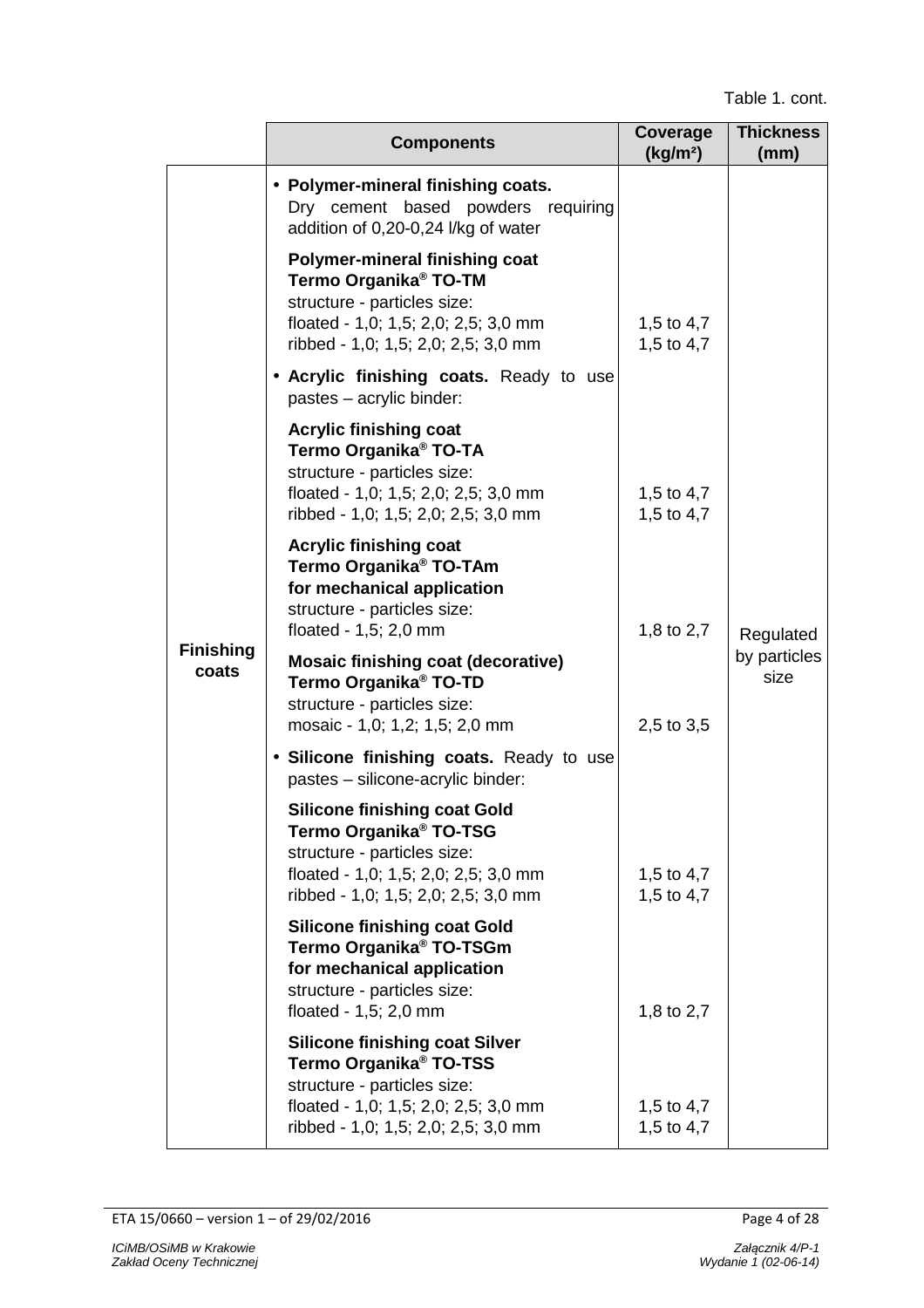|                  | <b>Components</b>                                                                                                                                                                      | Coverage<br>(kg/m <sup>2</sup> ) | <b>Thickness</b><br>(mm) |
|------------------|----------------------------------------------------------------------------------------------------------------------------------------------------------------------------------------|----------------------------------|--------------------------|
|                  | <b>Silicone finishing coat Silver</b><br>Termo Organika <sup>®</sup> TO-TSSm<br>for mechanical application<br>structure - particles size:<br>floated - 1,5; 2,0 mm                     | 1,8 to 2,7                       |                          |
|                  | • Silicone-acrylic finishing coats<br>(siloxane). Ready to use pastes -<br>siloxane-acrylic binder:                                                                                    |                                  |                          |
|                  | Silicone-acrylic finishing coat<br>Termo Organika <sup>®</sup> TO-TSA<br>structure - particles size:<br>floated - 1,0; 1,5; 2,0; 2,5; 3,0 mm<br>ribbed - 1,0; 1,5; 2,0; 2,5; 3,0 mm    | 1,5 to 4,7<br>1,5 to 4,7         |                          |
|                  | Silicone-acrylic finishing coat<br>Termo Organika <sup>®</sup> TO-TSAm<br>for mechanical application<br>structure - particles size:<br>floated - 1,5; 2,0 mm                           | 1,8 to 2,7                       |                          |
| <b>Finishing</b> | • Silicone-silicate finishing coats.<br>Ready to use pastes - silicone-silicate-<br>acrylic binder:                                                                                    |                                  | Regulated                |
| coats            | Silicone-silicate finishing coat<br>Termo Organika <sup>®</sup> TO-TSISI<br>structure - particles size:<br>floated - 1,0; 1,5; 2,0; 2,5; 3,0 mm<br>ribbed - 1,0; 1,5; 2,0; 2,5; 3,0 mm | 1,5 to 4,7<br>1,5 to 4,7         | by particles<br>size     |
|                  | Silicone-silicate finishing coat<br>Termo Organika® TO-TSISIm<br>for mechanical application<br>structure - particles size:<br>floated - 1,5; 2,0 mm                                    | 1,8 to 2,7                       |                          |
|                  | • Polysilicate finishing coats. Ready to<br>use pastes - silicate-acrylic binder:                                                                                                      |                                  |                          |
|                  | <b>Polysilicate finishing coat</b><br>Termo Organika <sup>®</sup> TO-TP<br>structure - particles size:<br>floated - 1,0; 1,5; 2,0; 2,5; 3,0 mm<br>ribbed - 1,0; 1,5; 2,0; 2,5; 3,0 mm  | 1,5 to 4,7<br>1,5 to 4,7         |                          |
|                  | <b>Polysilicate finishing coat</b><br>Termo Organika <sup>®</sup> TO-TPm<br>for mechanical application<br>structure - particles size:<br>floated - 1,5; 2,0 mm                         | 1,8 to 2,7                       |                          |

ETA 15/0660 – version 1 – of 29/02/2016 Page 5 of 28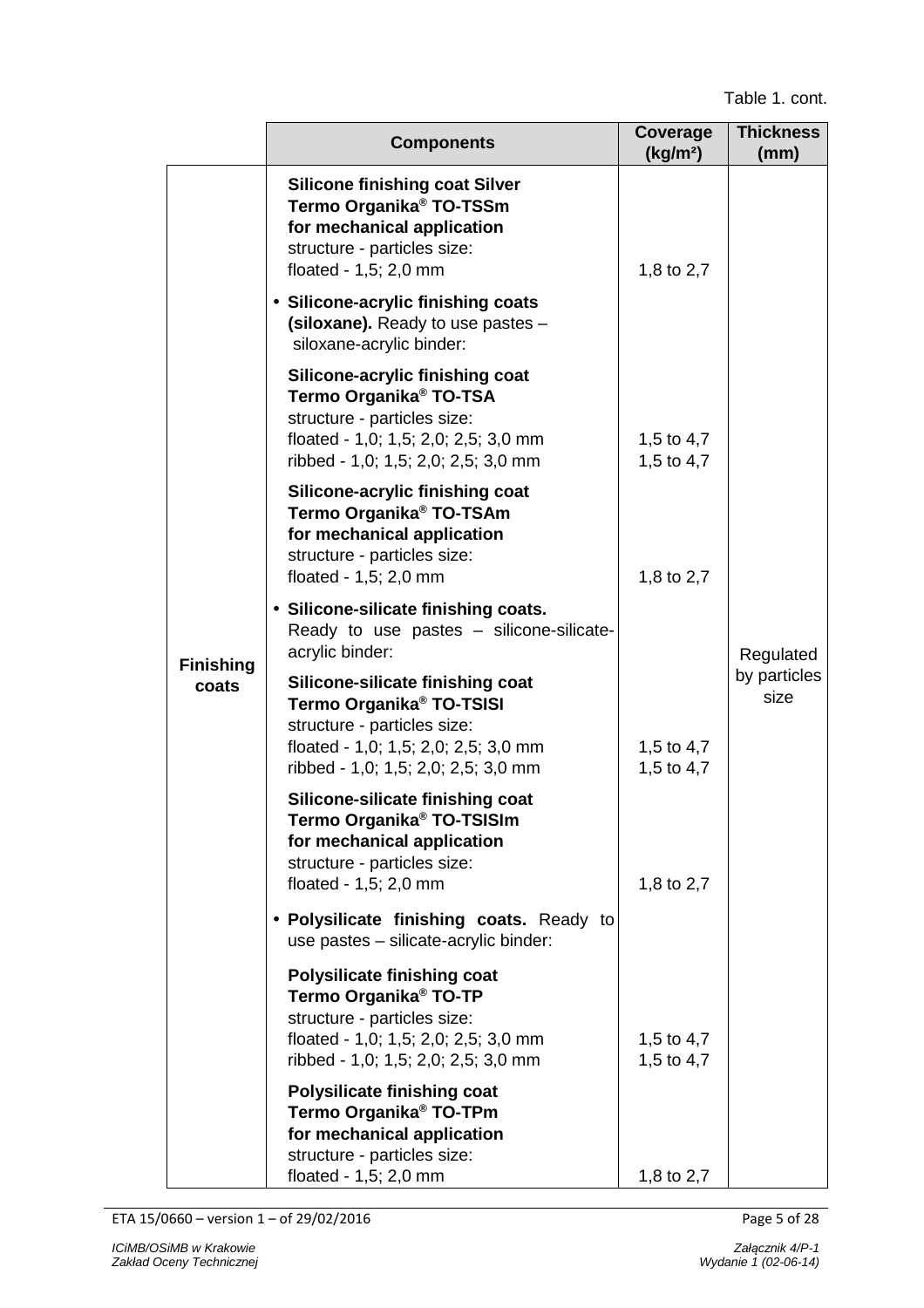|                                        | <b>Components</b>                                                                                                                                                                                                                                                                                                                                                                                                                                                                | Coverage<br>(kg/m <sup>2</sup> ) | <b>Thickness</b><br>(mm) |
|----------------------------------------|----------------------------------------------------------------------------------------------------------------------------------------------------------------------------------------------------------------------------------------------------------------------------------------------------------------------------------------------------------------------------------------------------------------------------------------------------------------------------------|----------------------------------|--------------------------|
|                                        | • Acrylic decorative coat<br>Termo Organika <sup>®</sup> TO-FA<br>ready to use pigmented liquid to be used<br>optionally with:<br>- Polymer-mineral finishing coat                                                                                                                                                                                                                                                                                                               | $0,20$ to<br>$0,30$ $1/m2$       |                          |
| <b>Decorative</b><br>coats<br>(paints) | Termo Organika <sup>®</sup> TO-TM<br>- Acrylic finishing coat<br>Termo Organika <sup>®</sup> TO-TA<br>- Acrylic finishing coat<br>Termo Organika <sup>®</sup> TO-TAm<br>- Silicone-acrylic finishing coat<br>Termo Organika <sup>®</sup> TO-TSA<br>- Silicone-acrylic finishing coat<br>Termo Organika <sup>®</sup> TO-TSAm<br>- Silicone finishing coat Silver<br>Termo Organika <sup>®</sup> TO-TSS<br>- Silicone finishing coat Silver<br>Termo Organika <sup>®</sup> TO-TSSm |                                  |                          |
|                                        | • Silicone decorative coat Gold<br>Termo Organika <sup>®</sup> TO-FSG<br>ready to use pigmented liquid to be used<br>optionally with all finishing coats except<br>Mosaic finishing coat Termo Organika <sup>®</sup><br><b>TO-TD</b>                                                                                                                                                                                                                                             | $0,20$ to<br>$0,30$ $1/m2$       |                          |
|                                        | • Silicone decorative coat Silver<br>Termo Organika <sup>®</sup> TO-FSS<br>ready to use pigmented liquid to be used<br>optionally with all finishing coats except<br>Mosaic finishing coat Termo Organika®<br>TO-TD                                                                                                                                                                                                                                                              | $0,20$ to<br>$0,30$ $1/m2$       |                          |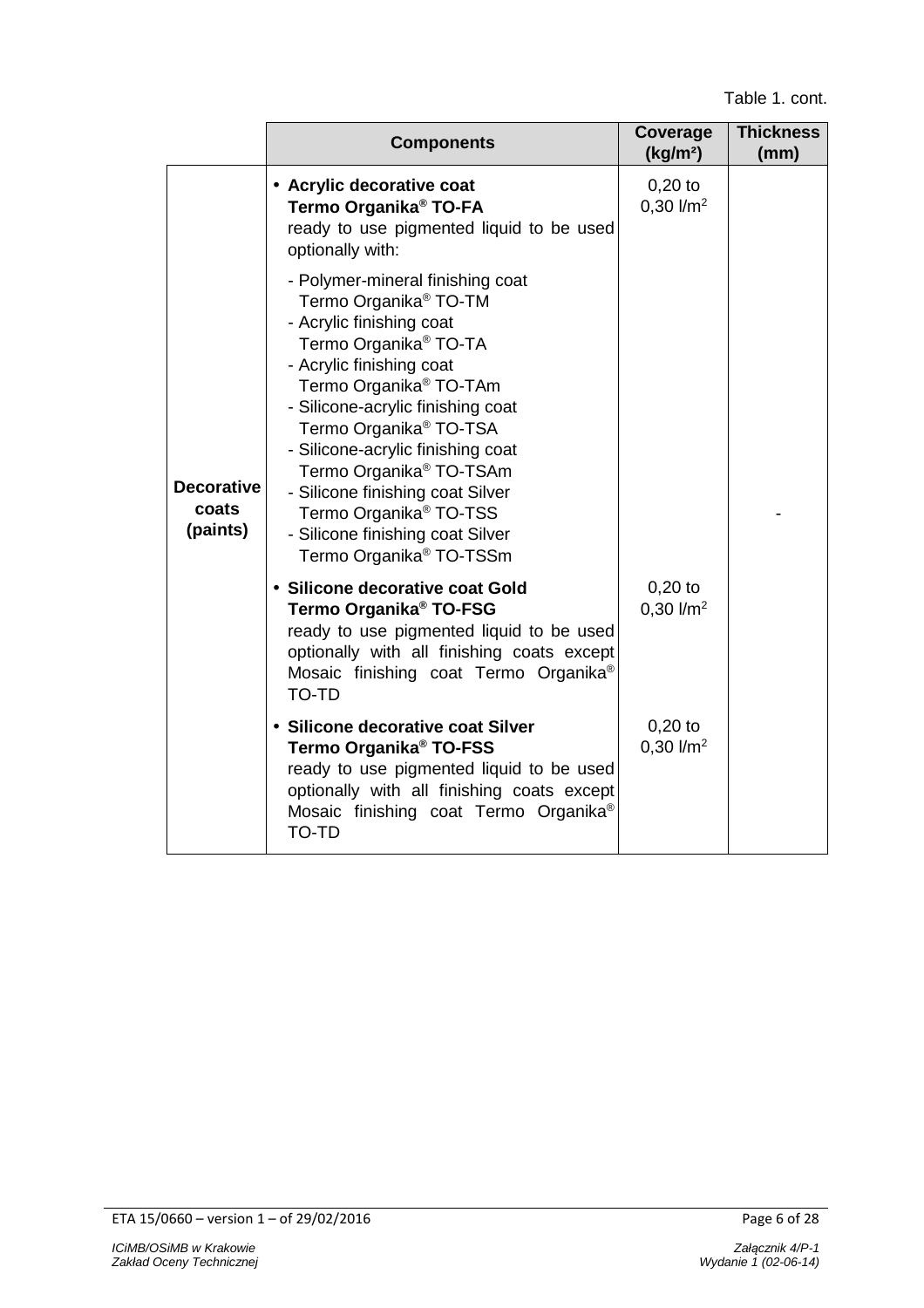|                                        | <b>Components</b>                                                                                                                                                                                                                                                                                                                                                                                                                                                                                                                                                                                         | Coverage<br>(kg/m <sup>2</sup> ) | <b>Thickness</b><br>(mm) |
|----------------------------------------|-----------------------------------------------------------------------------------------------------------------------------------------------------------------------------------------------------------------------------------------------------------------------------------------------------------------------------------------------------------------------------------------------------------------------------------------------------------------------------------------------------------------------------------------------------------------------------------------------------------|----------------------------------|--------------------------|
|                                        | • Silicone-acrylic (siloxane) decorative<br>coat Termo Organika <sup>®</sup> TO-FSA<br>ready to use pigmented liquid to be used<br>optionally with:<br>- Polymer-mineral finishing coat<br>Termo Organika <sup>®</sup> TO-TM<br>- Acrylic finishing coat<br>Termo Organika <sup>®</sup> TO-TA<br>- Acrylic finishing coat<br>Termo Organika <sup>®</sup> TO-TAm<br>- Silicone-acrylic finishing coat<br>Termo Organika <sup>®</sup> TO-TSA<br>- Silicone-acrylic finishing coat<br>Termo Organika <sup>®</sup> TO-TSAm<br>- Silicone finishing coat Silver<br>Termo Organika <sup>®</sup> TO-TSS          | $0,20$ to<br>$0,30$ $1/m2$       |                          |
| <b>Decorative</b><br>coats<br>(paints) | - Silicone finishing coat Silver<br>Termo Organika <sup>®</sup> TO-TSSm<br>• Silicone-silicate decorative coat<br>Termo Organika <sup>®</sup> TO-FSISI<br>ready to use pigmented liquid to be used<br>optionally with:<br>- Polymer-mineral finishing coat<br>Termo Organika <sup>®</sup> TO-TM<br>- Silicone-silicate finishing coat<br>Termo Organika <sup>®</sup> TO-TSISI<br>- Silicone-silicate finishing coat<br>Termo Organika <sup>®</sup> TO-TSISIm<br>- Polysilicate finishing coat<br>Termo Organika <sup>®</sup> TO-TP<br>- Polysilicate finishing coat<br>Termo Organika <sup>®</sup> TO-TPm | $0,20$ to<br>$0,30$ $1/m2$       |                          |
|                                        | • Polysilicate decorative coat<br>Termo Organika <sup>®</sup> TO-FP<br>ready to use pigmented liquid to be used<br>optionally with:<br>- Polymer-mineral finishing coat<br>Termo Organika <sup>®</sup> TO-TM<br>- Polysilicate finishing coat                                                                                                                                                                                                                                                                                                                                                             | $0,20$ to<br>$0,30$ $1/m2$       |                          |
| <b>Ancillary</b><br>materials          | Termo Organika <sup>®</sup> TO-TP<br>- Polysilicate finishing coat<br>Termo Organika <sup>®</sup> TO-TPm<br>• Polyurethane foam, ready to use<br>• Other according to ETAG 004<br>Remain under the ETA-holder responsibilities                                                                                                                                                                                                                                                                                                                                                                            |                                  |                          |

ETA 15/0660 – version 1 – of 29/02/2016 Page 7 of 28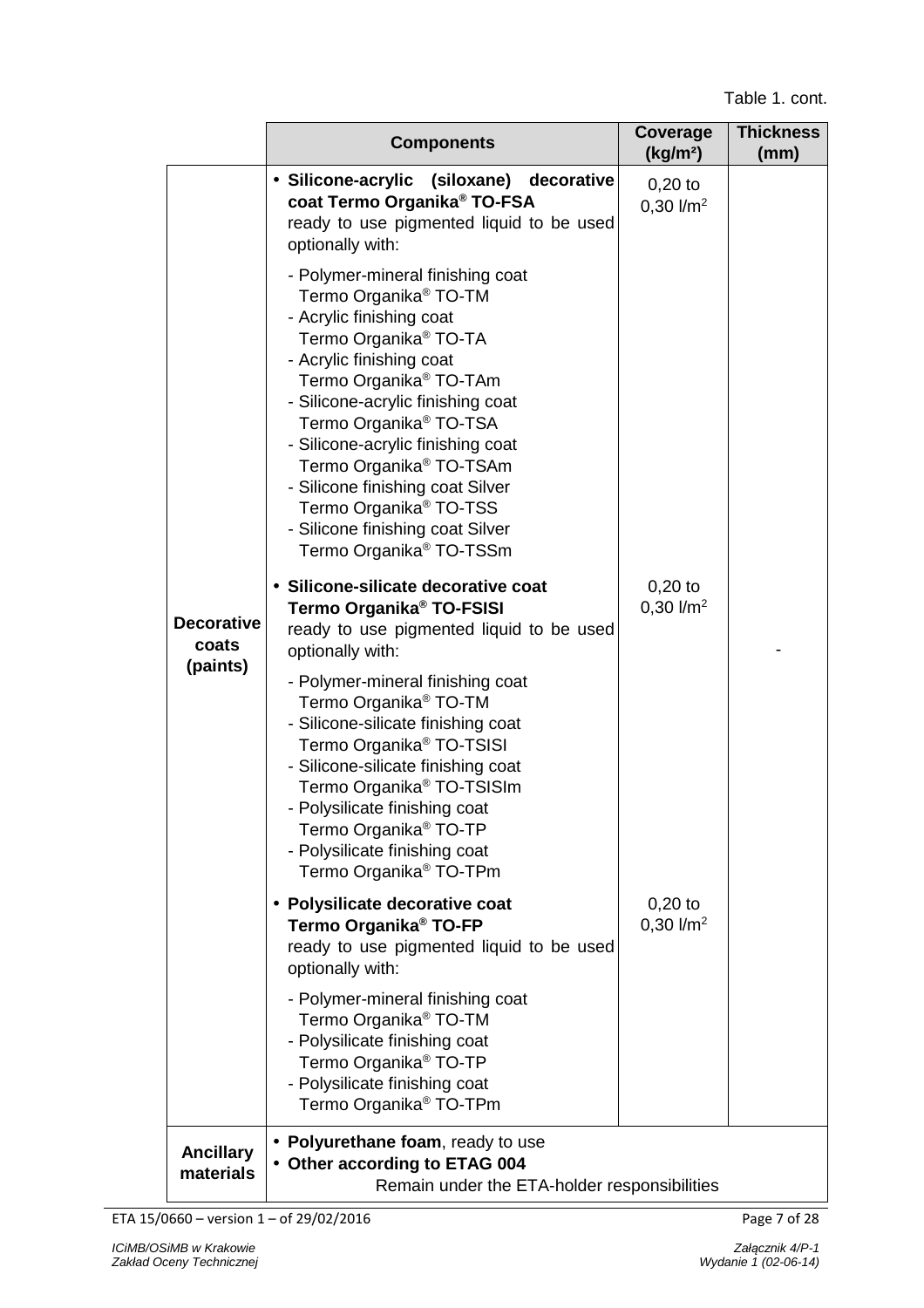# **2. Specification of the intended use in accordance with the applicable European Assessment Document (hereinafter EAD)**

This ETICS is intended for use as external insulation of buildings' walls. The walls are made of masonry (bricks, blocks, stones) or concrete (cast on site or as prefabricated panels).

The ETICS can be used on new or existing (retrofit) vertical walls. It can also be used on horizontal or inclined surfaces which are not exposed to precipitation.

The ETICS is made of non load-bearing construction elements. It does not contribute directly to the stability of the wall on which it is installed, but it can contribute to durability by providing enhanced protection from the effect of weathering.

The ETICS is not intended to ensure the airtightness of the building structure.

The provisions made in this European Technical Assessment are based on an assumed working life of the ETICS of at least 25 years, provided that the requirements for the packaging, transport, storage, installation as well as appropriate use, maintenance and repair are met. The indication given on the working life cannot be interpreted as a guarantee given by the manufacturer or the Technical Assessment Body, but should only be regarded as a means for choosing the appropriate products in relation to the expected, economically reasonable working life of the works.

Design, installation, maintenance and repair of ETICS shall be done in accordance with principles introduced in chapter 7 of ETAG 004, used as EAD, and shall be in conformity with Member States' legislation requirements.

The instructions regarding packaging, transport, storage and installation of ETICS are specified in the manufacturer's technical documentation.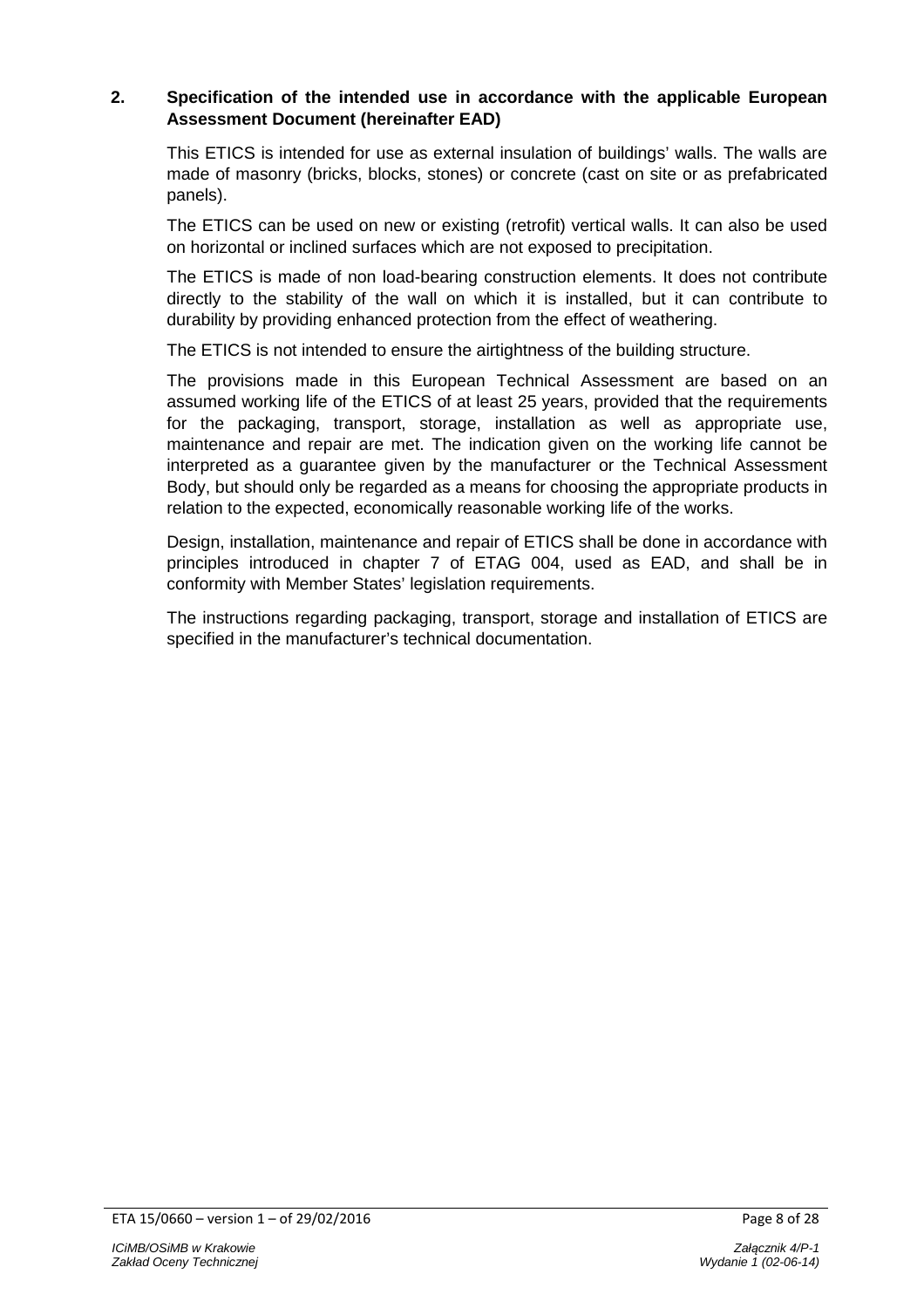# **3. Performance of the product and references to the methods used for its assessment**

The performances of ETICS related to the Basic Requirements were determined in compliance with ETAG 004.

The performances of the kit as described in this chapter are valid provided that the components of the kit comply with Annexes 1÷2.

### **3.1. Safety in case of fire (BWR 2)**

#### **3.1.1. Reaction to fire (ETAG 004: clause 5.1.2.1, EN 13501-1)**

Table 2.

| Configuration                                                                     | Max. organic content /<br>Max. heat of combustion | <b>Flame retardant</b><br>content | Euroclass acc. to<br>EN 13501-1 |  |
|-----------------------------------------------------------------------------------|---------------------------------------------------|-----------------------------------|---------------------------------|--|
| Termo Organika <sup>®</sup> Thermal Insulation System                             |                                                   |                                   |                                 |  |
| Primer                                                                            | $10,0%$ / -                                       |                                   |                                 |  |
| Adhesive                                                                          | $100 \%$ / -                                      |                                   |                                 |  |
| EPS panels*<br>density $\leq$ 25 kg/m <sup>3</sup>                                | $-$ / $-$                                         |                                   |                                 |  |
| Base coat                                                                         | 1,5%/                                             | No flame<br>retardant             | B-s1, d0                        |  |
| Glass fibre mesh                                                                  | $-$ / 1,93 MJ/m <sup>2</sup>                      |                                   |                                 |  |
| Key coat                                                                          | $15,0%$ / -                                       |                                   |                                 |  |
| Finishing coat                                                                    | $20,0% / 12,1$ MJ/m <sup>2</sup>                  |                                   |                                 |  |
| Decorative coat                                                                   | $30,0\%$ / 2,7 MJ/m <sup>2</sup>                  |                                   |                                 |  |
| *flame retardant content in quantity ensuring Euroclass E according to EN 13501-1 |                                                   |                                   |                                 |  |

Note: European reference fire scenario has not been laid down for facades. In some Member States, the classification of ETICS according to EN 13501-1 might not be sufficient for the use in facades. An additional assessment of ETICS according to national provisions might be necessary to comply with Member State regulations, until the existing European classification system has been completed.

# **3.2. Hygiene, health and environment (BWR 3)**

# **3.2.1. Water absorption (ETAG 004: clause 5.1.3.1)**

- Base coat Universal adhesive Termo Organika® TO-KU:
	- Water absorption after 1 hour  $<$  1 kg/m<sup>2</sup>;
	- Water absorption after 24 hours  $< 0.5$  kg/m<sup>2</sup>.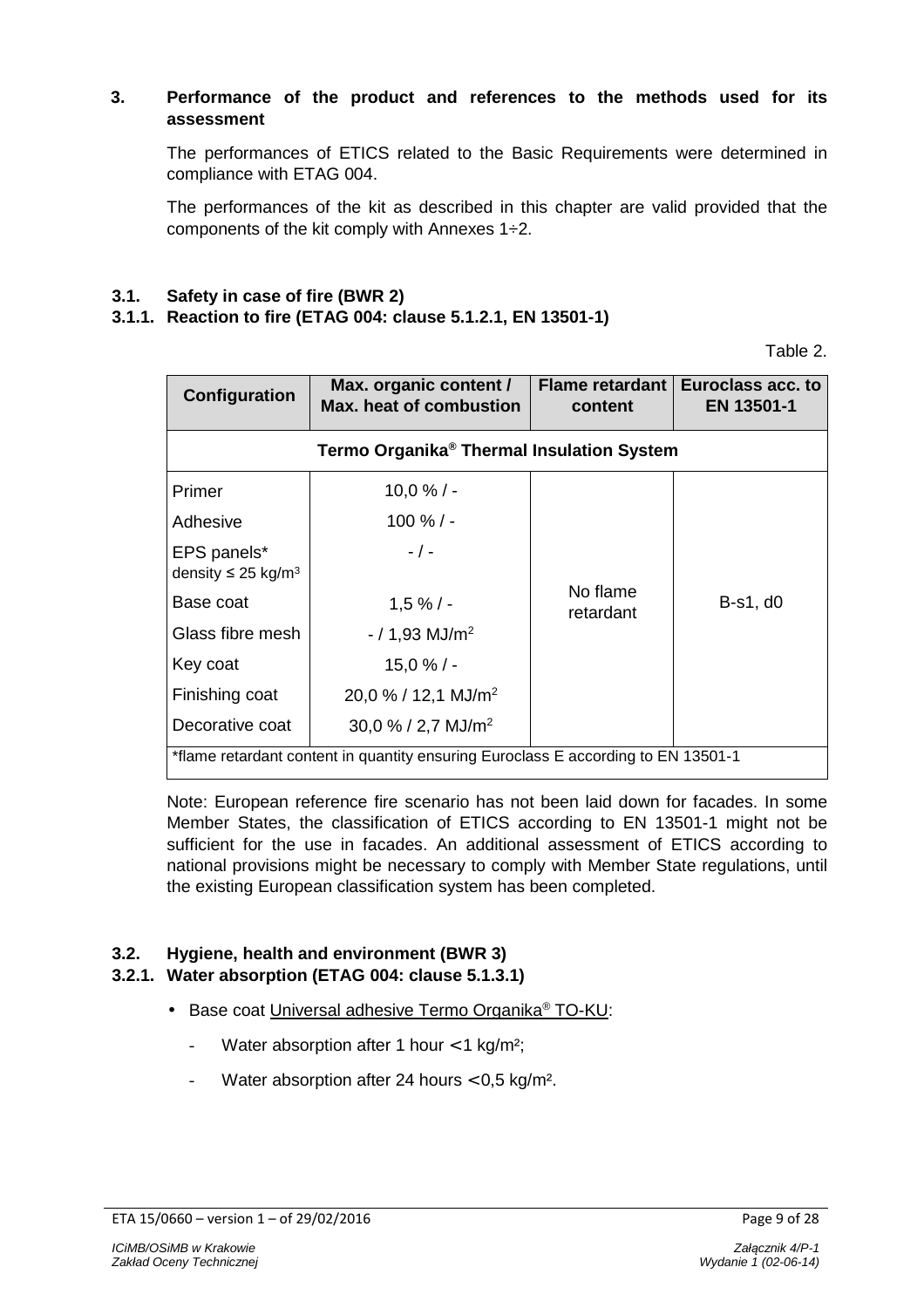- Base coat White universal adhesive Termo Organika® TO-KUB:
	- Water absorption after 1 hour  $<$  1 kg/m<sup>2</sup>;
	- Water absorption after 24 hours < 0,5 kg/m².
- Rendering system: Tables 3 and 4.

Table 3.

|                                                                            |                                                                           |                           | <b>Water absorption</b><br>after 24 hours |
|----------------------------------------------------------------------------|---------------------------------------------------------------------------|---------------------------|-------------------------------------------|
|                                                                            |                                                                           | $<$ 0,5 kg/m <sup>2</sup> | $≥0,5$ kg/m <sup>2</sup>                  |
|                                                                            | Polymer-mineral finishing coat<br>Termo Organika <sup>®</sup> TO-TM       | X                         |                                           |
|                                                                            | Acrylic finishing coat<br>Termo Organika <sup>®</sup> TO-TA               | X                         |                                           |
|                                                                            | Acrylic finishing coat<br>Termo Organika <sup>®</sup> TO-TAm              | X                         |                                           |
|                                                                            | Silicone finishing coat Gold<br>Termo Organika <sup>®</sup> TO-TSG        | X                         |                                           |
|                                                                            | Silicone finishing coat Gold<br>Termo Organika <sup>®</sup> TO-TSGm       | X                         |                                           |
| <b>Rendering system:</b>                                                   | Silicone finishing coat Silver<br>Termo Organika <sup>®</sup> TO-TSS      |                           | X                                         |
| Base coat<br>Universal adhesive<br>Termo Organika <sup>®</sup>             | Silicone finishing coat Silver<br>Termo Organika <sup>®</sup> TO-TSSm     |                           | X                                         |
| $TO-KU +$<br>relevant key coat +<br>finishing coat<br>indicated hereafter: | Silicone-acrylic finishing coat<br>Termo Organika <sup>®</sup> TO-TSA     |                           | X                                         |
|                                                                            | Silicone-acrylic finishing coat<br>Termo Organika <sup>®</sup> TO-TSAm    |                           | X                                         |
|                                                                            | Silicone-silicate finishing coat<br>Termo Organika <sup>®</sup> TO-TSISI  |                           | X                                         |
|                                                                            | Silicone-silicate finishing coat<br>Termo Organika <sup>®</sup> TO-TSISIm |                           | X                                         |
|                                                                            | Polysilicate finishing coat<br>Termo Organika <sup>®</sup> TO-TP          | X                         |                                           |
|                                                                            | Polysilicate finishing coat<br>Termo Organika <sup>®</sup> TO-TPm         | X                         |                                           |
|                                                                            | Mosaic finishing coat<br>Termo Organika <sup>®</sup> TO-TD                | X                         |                                           |

ETA 15/0660 – version 1 – of 29/02/2016 Page 10 of 28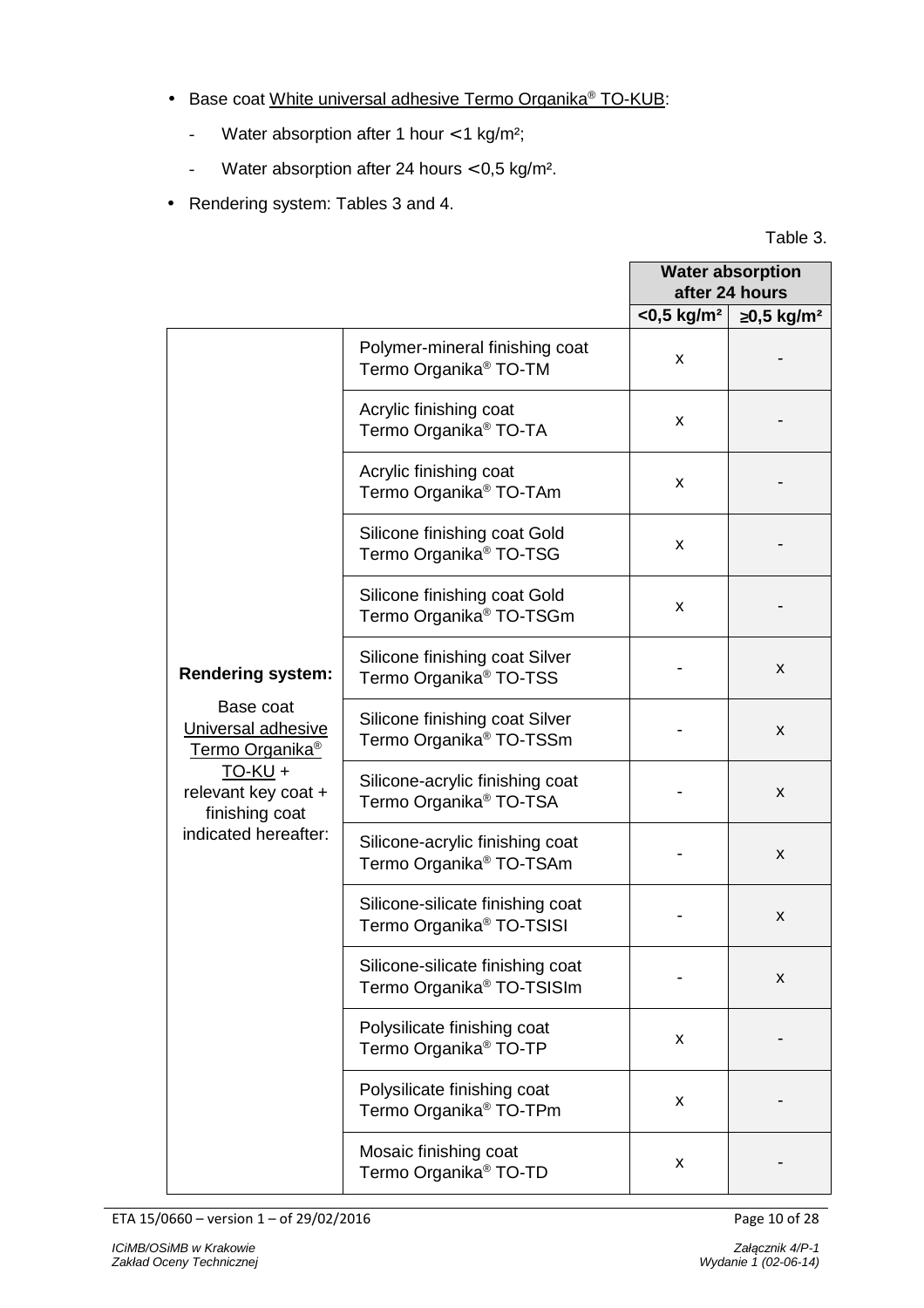# Table 4.

|                                                                                                 |                                                                           | <b>Water absorption</b><br>after 24 hours |                          |
|-------------------------------------------------------------------------------------------------|---------------------------------------------------------------------------|-------------------------------------------|--------------------------|
|                                                                                                 |                                                                           | $<$ 0,5 kg/m <sup>2</sup>                 | $≥0,5$ kg/m <sup>2</sup> |
|                                                                                                 | Polymer-mineral finishing coat<br>Termo Organika <sup>®</sup> TO-TM       | X                                         |                          |
|                                                                                                 | Acrylic finishing coat<br>Termo Organika <sup>®</sup> TO-TA               | X                                         |                          |
|                                                                                                 | Acrylic finishing coat<br>Termo Organika <sup>®</sup> TO-TAm              | X                                         |                          |
|                                                                                                 | Silicone finishing coat Gold<br>Termo Organika <sup>®</sup> TO-TSG        | X                                         |                          |
|                                                                                                 | Silicone finishing coat Gold<br>Termo Organika <sup>®</sup> TO-TSGm       | X                                         |                          |
| <b>Rendering system:</b><br>Base coat                                                           | Silicone finishing coat Silver<br>Termo Organika <sup>®</sup> TO-TSS      | X                                         |                          |
| White universal<br>adhesive<br><b>Termo Organika®</b><br><u>TO-KUB</u> +<br>relevant key coat + | Silicone finishing coat Silver<br>Termo Organika <sup>®</sup> TO-TSSm     | X                                         |                          |
|                                                                                                 | Silicone-acrylic finishing coat<br>Termo Organika <sup>®</sup> TO-TSA     | X                                         |                          |
| finishing coat<br>indicated hereafter:                                                          | Silicone-acrylic finishing coat<br>Termo Organika <sup>®</sup> TO-TSAm    | X                                         |                          |
|                                                                                                 | Silicone-silicate finishing coat<br>Termo Organika <sup>®</sup> TO-TSISI  | X                                         |                          |
|                                                                                                 | Silicone-silicate finishing coat<br>Termo Organika <sup>®</sup> TO-TSISIm | X                                         |                          |
|                                                                                                 | Polysilicate finishing coat<br>Termo Organika <sup>®</sup> TO-TP          | X                                         |                          |
|                                                                                                 | Polysilicate finishing coat<br>Termo Organika <sup>®</sup> TO-TPm         | X                                         |                          |
|                                                                                                 | Mosaic finishing coat<br>Termo Organika <sup>®</sup> TO-TD                | X                                         |                          |

# **3.2.2. Watertightness (ETAG 004: clause 5.1.3.2)**

3.2.2.1. Hygrothermal behaviour (ETAG 004: clause 5.1.3.2.1)

Pass (without defects).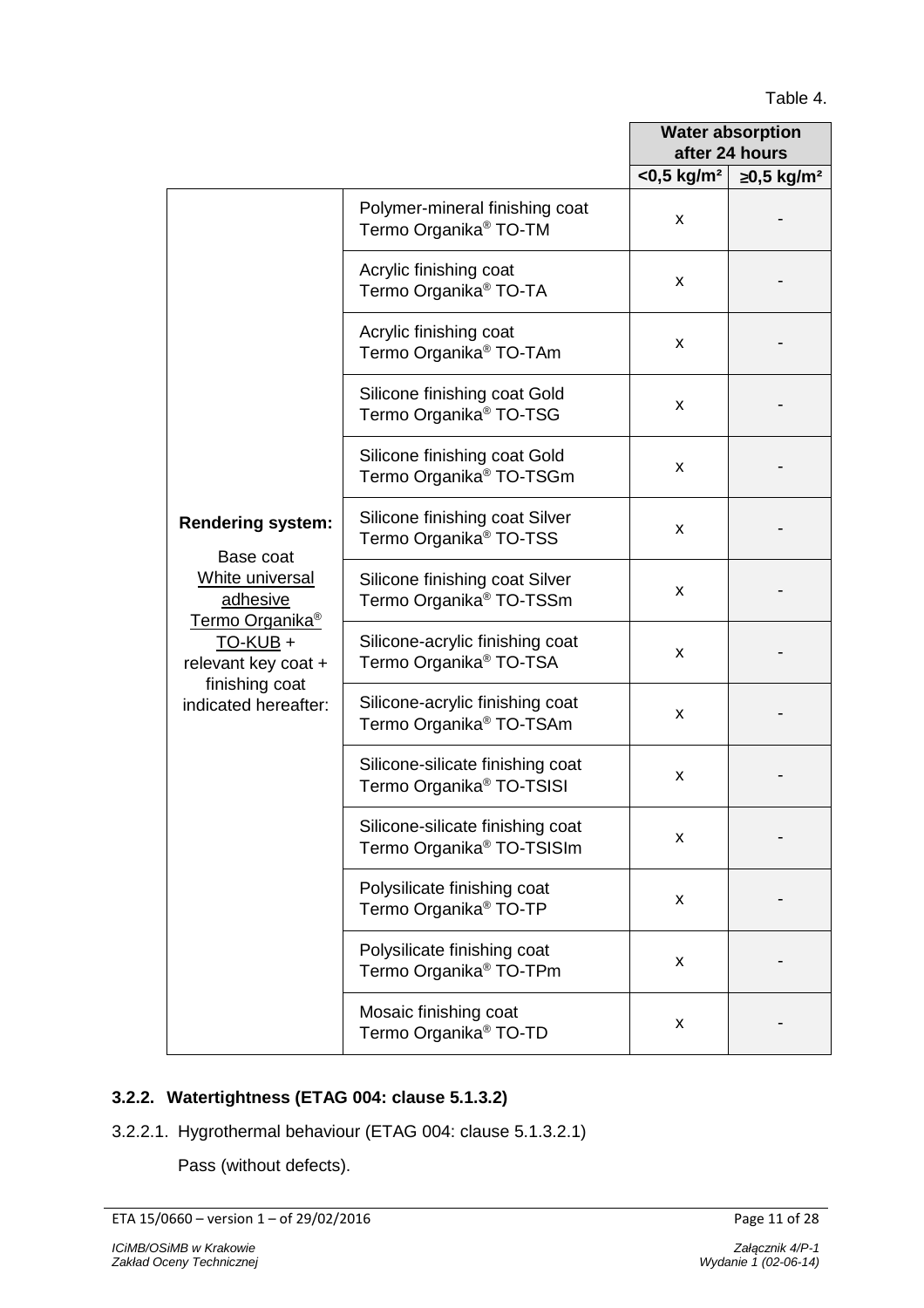# 3.2.2.2. Freeze-thaw behaviour (ETAG 004: clause 5.1.3.2.2)

ETICS is frost resistant according to water absorption test and freeze-thaw test.

# **3.2.3. Impact resistance (ETAG 004: clause 5.1.3.3)**

| able 5 |  |
|--------|--|
|        |  |

|                                                                |                                                                           | Single layer of mesh<br>Termo Organika <sup>®</sup> TO-S145 |
|----------------------------------------------------------------|---------------------------------------------------------------------------|-------------------------------------------------------------|
|                                                                | Polymer-mineral finishing coat<br>Termo Organika <sup>®</sup> TO-TM       | Category III                                                |
|                                                                | Acrylic finishing coat<br>Termo Organika <sup>®</sup> TO-TA               | Category II                                                 |
|                                                                | Acrylic finishing coat<br>Termo Organika <sup>®</sup> TO-TAm              | Category II                                                 |
|                                                                | Silicone finishing coat Gold<br>Termo Organika <sup>®</sup> TO-TSG        | Category III                                                |
|                                                                | Silicone finishing coat Gold<br>Termo Organika <sup>®</sup> TO-TSGm       | Category III                                                |
| <b>Rendering system:</b>                                       | Silicone finishing coat Silver<br>Termo Organika <sup>®</sup> TO-TSS      | Category III                                                |
| Base coat<br>Universal adhesive<br>Termo Organika <sup>®</sup> | Silicone finishing coat Silver<br>Termo Organika <sup>®</sup> TO-TSSm     | Category III                                                |
| $TO-KU +$<br>relevant key coat +<br>finishing coat indicated   | Silicone-acrylic finishing coat<br>Termo Organika <sup>®</sup> TO-TSA     | Category III                                                |
| hereafter:                                                     | Silicone-acrylic finishing coat<br>Termo Organika <sup>®</sup> TO-TSAm    | Category III                                                |
|                                                                | Silicone-silicate finishing coat<br>Termo Organika <sup>®</sup> TO-TSISI  | Category I                                                  |
|                                                                | Silicone-silicate finishing coat<br>Termo Organika <sup>®</sup> TO-TSISIm | Category I                                                  |
|                                                                | Polysilicate finishing coat<br>Termo Organika <sup>®</sup> TO-TP          | Category III                                                |
|                                                                | Polysilicate finishing coat<br>Termo Organika <sup>®</sup> TO-TPm         | Category III                                                |
|                                                                | Mosaic finishing coat<br>Termo Organika <sup>®</sup> TO-TD                | Category I                                                  |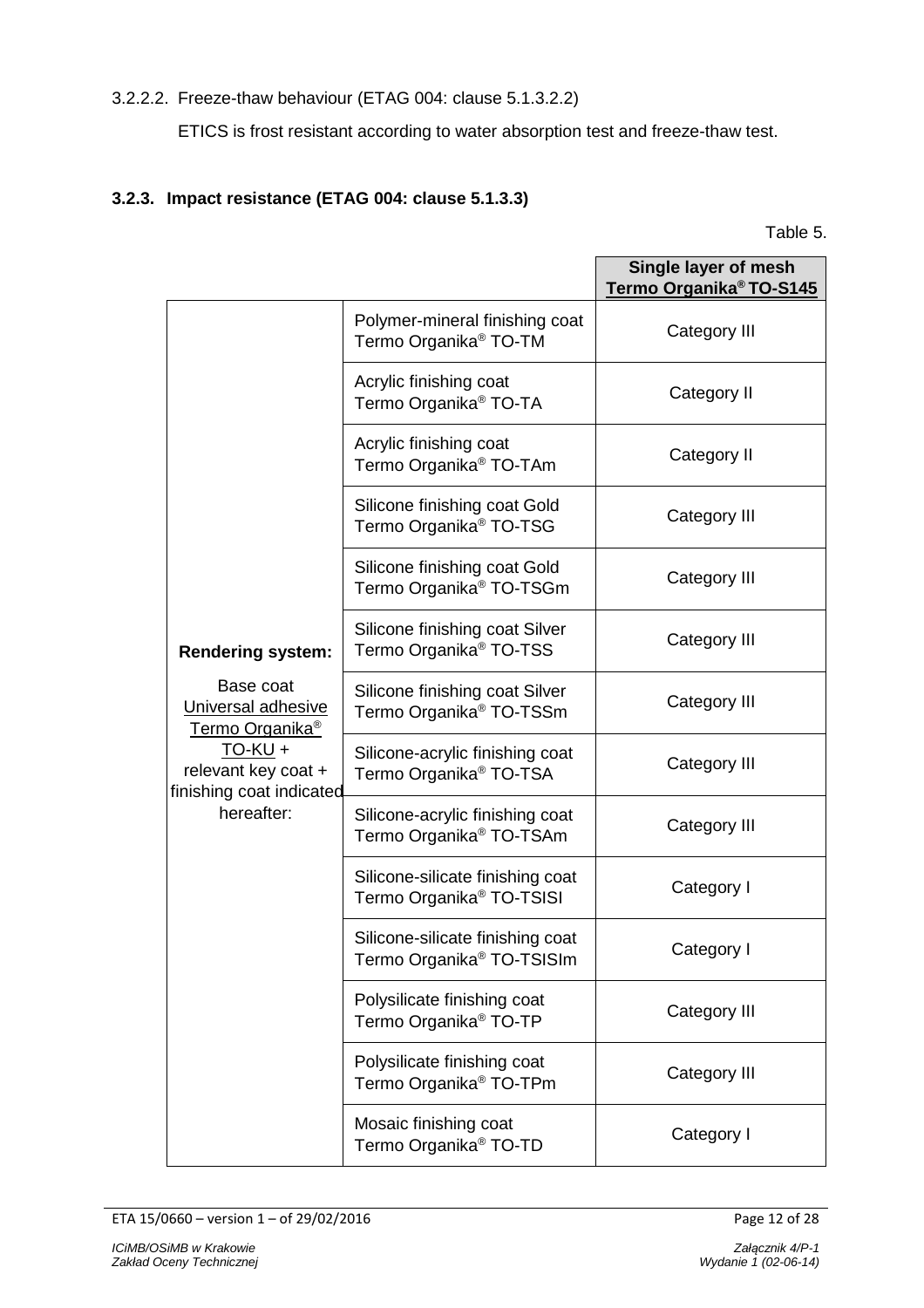# Table 6.

|                                                                                                                                                      |                                                                           | Single layer of mesh<br>Termo Organika <sup>®</sup> TO-S145 |
|------------------------------------------------------------------------------------------------------------------------------------------------------|---------------------------------------------------------------------------|-------------------------------------------------------------|
|                                                                                                                                                      | Polymer-mineral finishing coat<br>Termo Organika <sup>®</sup> TO-TM       | Category II                                                 |
|                                                                                                                                                      | Acrylic finishing coat<br>Termo Organika <sup>®</sup> TO-TA               | Category II                                                 |
|                                                                                                                                                      | Acrylic finishing coat<br>Termo Organika <sup>®</sup> TO-TAm              | Category II                                                 |
|                                                                                                                                                      | Silicone finishing coat Gold<br>Termo Organika <sup>®</sup> TO-TSG        | Category I                                                  |
|                                                                                                                                                      | Silicone finishing coat Gold<br>Termo Organika <sup>®</sup> TO-TSGm       | Category I                                                  |
| <b>Rendering system:</b>                                                                                                                             | Silicone finishing coat Silver<br>Termo Organika <sup>®</sup> TO-TSS      | Category III                                                |
| Base coat<br>White universal<br>adhesive<br>Termo Organika <sup>®</sup><br>TO-KUB +<br>relevant key coat +<br>finishing coat indicated<br>hereafter: | Silicone finishing coat Silver<br>Termo Organika <sup>®</sup> TO-TSSm     | Category III                                                |
|                                                                                                                                                      | Silicone-acrylic finishing coat<br>Termo Organika <sup>®</sup> TO-TSA     | Category III                                                |
|                                                                                                                                                      | Silicone-acrylic finishing coat<br>Termo Organika <sup>®</sup> TO-TSAm    | Category III                                                |
|                                                                                                                                                      | Silicone-silicate finishing coat<br>Termo Organika <sup>®</sup> TO-TSISI  | Category III                                                |
|                                                                                                                                                      | Silicone-silicate finishing coat<br>Termo Organika <sup>®</sup> TO-TSISIm | Category III                                                |
|                                                                                                                                                      | Polysilicate finishing coat<br>Termo Organika <sup>®</sup> TO-TP          | Category III                                                |
|                                                                                                                                                      | Polysilicate finishing coat<br>Termo Organika <sup>®</sup> TO-TPm         | Category III                                                |
|                                                                                                                                                      | Mosaic finishing coat<br>Termo Organika <sup>®</sup> TO-TD                | Category II                                                 |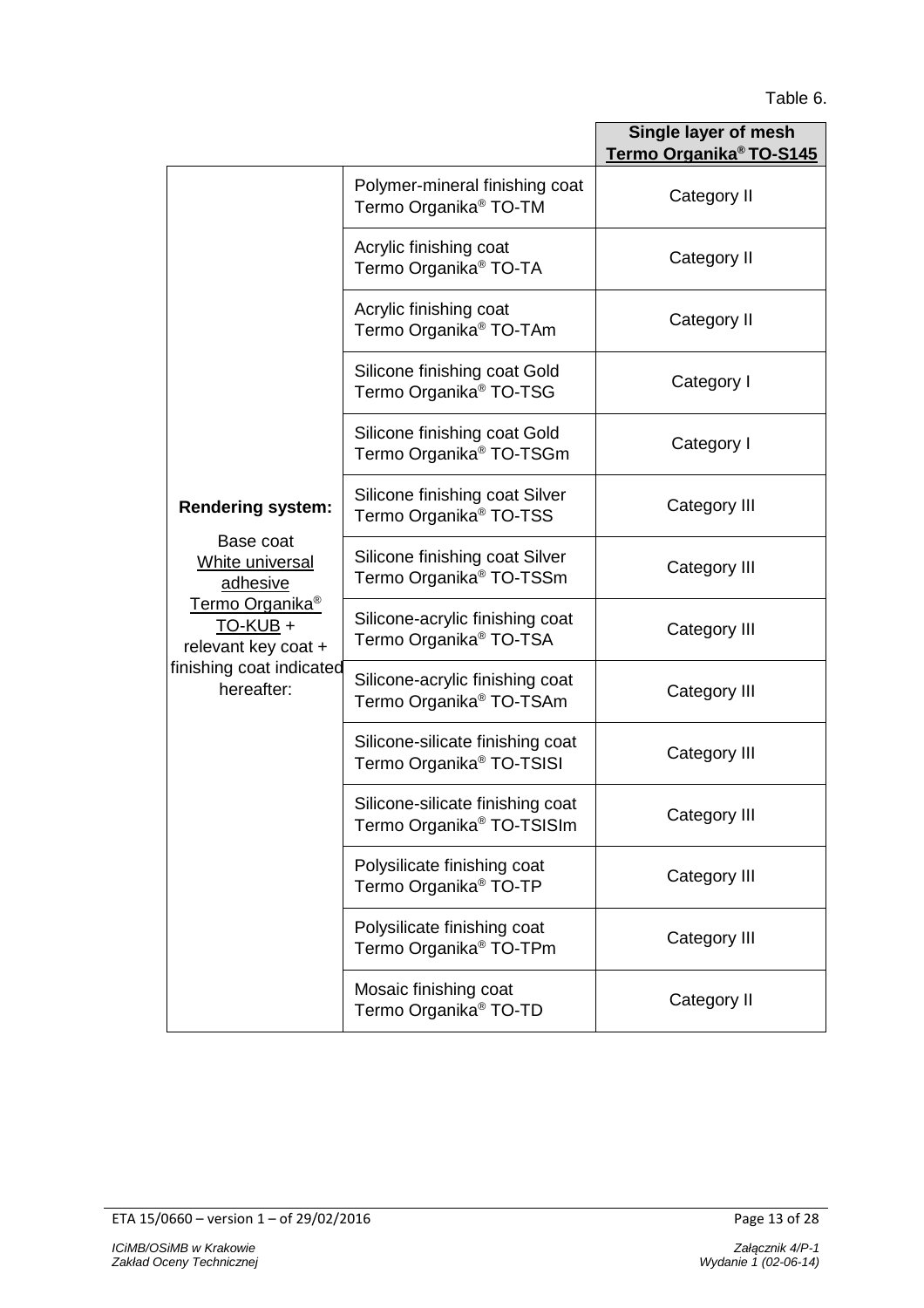# Table 7.

|                                                                                                                                 |                                                                           | Single layer of mesh<br>Termo Organika <sup>®</sup> TO-S170                                    |
|---------------------------------------------------------------------------------------------------------------------------------|---------------------------------------------------------------------------|------------------------------------------------------------------------------------------------|
|                                                                                                                                 | Polymer-mineral finishing coat<br>Termo Organika <sup>®</sup> TO-TM       | Category III                                                                                   |
|                                                                                                                                 | Acrylic finishing coat<br>Termo Organika <sup>®</sup> TO-TA               | Category II                                                                                    |
|                                                                                                                                 | Acrylic finishing coat<br>Termo Organika <sup>®</sup> TO-TAm              | Category II                                                                                    |
|                                                                                                                                 | Silicone finishing coat Gold<br>Termo Organika <sup>®</sup> TO-TSG        | Category II                                                                                    |
|                                                                                                                                 | Silicone finishing coat Gold<br>Termo Organika <sup>®</sup> TO-TSGm       | Category II                                                                                    |
|                                                                                                                                 | Silicone finishing coat Silver<br>Termo Organika <sup>®</sup> TO-TSS      | Category II                                                                                    |
| <b>Rendering system:</b><br>Base coat                                                                                           | Silicone finishing coat Silver<br>Termo Organika <sup>®</sup> TO-TSSm     | Category II                                                                                    |
| Universal adhesive<br>Termo Organika <sup>®</sup><br>$TO-KU +$<br>relevant key coat +<br>finishing coat indicated<br>hereafter: | Silicone-acrylic finishing coat<br>Termo Organika <sup>®</sup> TO-TSA     | Category II                                                                                    |
|                                                                                                                                 | Silicone-acrylic finishing coat<br>Termo Organika <sup>®</sup> TO-TSAm    | Category II                                                                                    |
|                                                                                                                                 | Silicone-silicate finishing coat<br>Termo Organika <sup>®</sup> TO-TSISI  | Category I                                                                                     |
|                                                                                                                                 | Silicone-silicate finishing coat<br>Termo Organika <sup>®</sup> TO-TSISIm | Category I                                                                                     |
|                                                                                                                                 | Polysilicate finishing coat<br>Termo Organika <sup>®</sup> TO-TP          | Category III<br>particles size: 1,0; 1,5 mm<br>Category II<br>particles size: 2,0; 2,5; 3,0 mm |
|                                                                                                                                 | Polysilicate finishing coat<br>Termo Organika <sup>®</sup> TO-TPm         | Category III<br>particles size: 1,5 mm<br>Category II<br>particles size: 2,0 mm                |
|                                                                                                                                 | Mosaic finishing coat<br>Termo Organika <sup>®</sup> TO-TD                | Category I                                                                                     |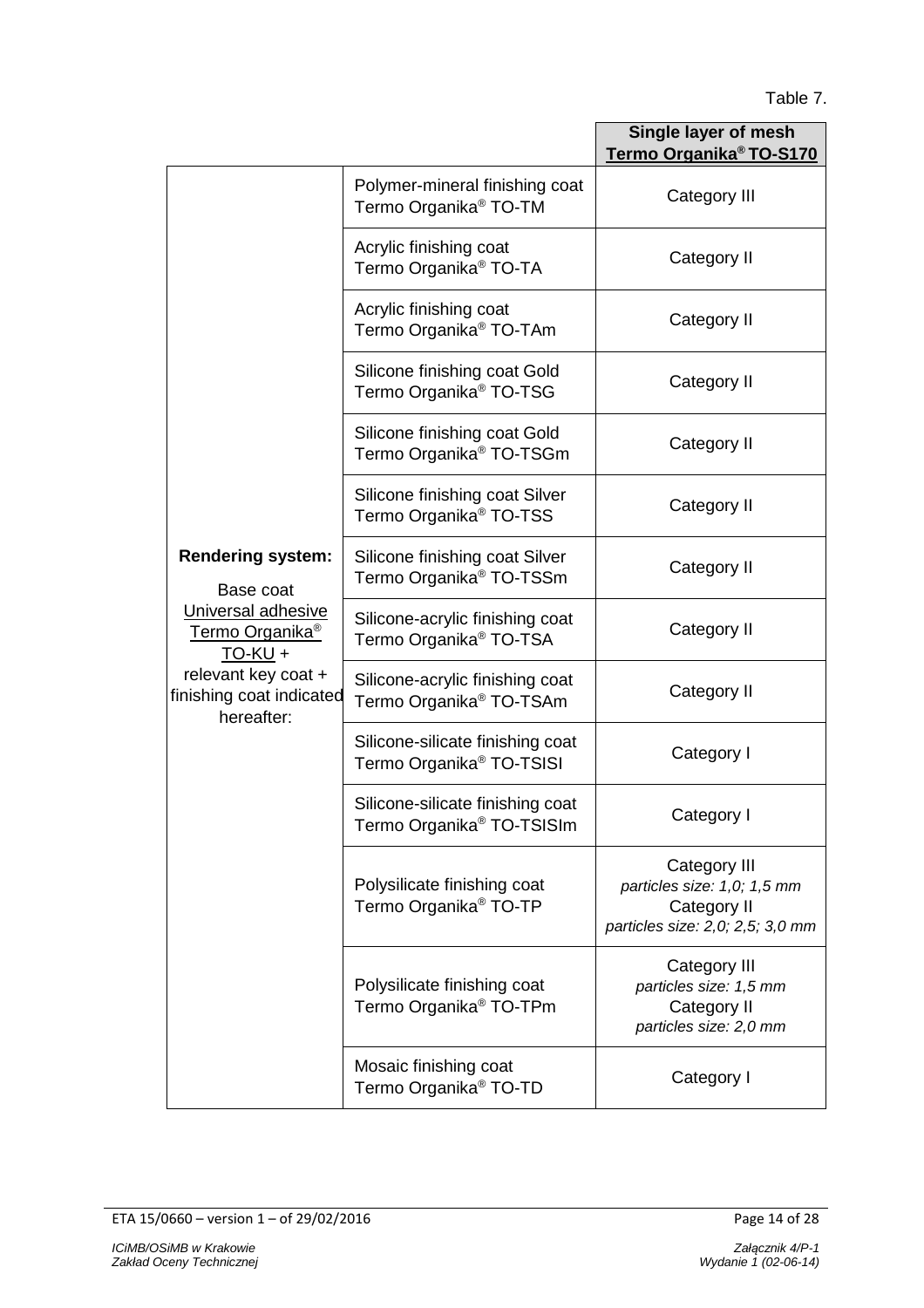# Table 8.

|                                                                                                                                                                                  |                                                                           | Single layer of mesh<br>Termo Organika <sup>®</sup> TO-S170                                    |
|----------------------------------------------------------------------------------------------------------------------------------------------------------------------------------|---------------------------------------------------------------------------|------------------------------------------------------------------------------------------------|
|                                                                                                                                                                                  | Polymer-mineral finishing coat<br>Termo Organika <sup>®</sup> TO-TM       | Category II                                                                                    |
|                                                                                                                                                                                  | Acrylic finishing coat<br>Termo Organika <sup>®</sup> TO-TA               | Category II                                                                                    |
|                                                                                                                                                                                  | Acrylic finishing coat<br>Termo Organika <sup>®</sup> TO-TAm              | Category II                                                                                    |
|                                                                                                                                                                                  | Silicone finishing coat Gold<br>Termo Organika <sup>®</sup> TO-TSG        | Category I                                                                                     |
|                                                                                                                                                                                  | Silicone finishing coat Gold<br>Termo Organika <sup>®</sup> TO-TSGm       | Category I                                                                                     |
| <b>Rendering system:</b><br>Base coat<br>White universal<br>adhesive<br>Termo Organika <sup>®</sup><br>TO-KUB +<br>relevant key coat +<br>finishing coat indicated<br>hereafter: | Silicone finishing coat Silver<br>Termo Organika <sup>®</sup> TO-TSS      | Category III<br>particles size: 1,0; 1,5 mm<br>Category II<br>particles size: 2,0; 2,5; 3,0 mm |
|                                                                                                                                                                                  | Silicone finishing coat Silver<br>Termo Organika <sup>®</sup> TO-TSSm     | Category III<br>particles size: 1,5 mm<br>Category II<br>particles size: 2,0 mm                |
|                                                                                                                                                                                  | Silicone-acrylic finishing coat<br>Termo Organika <sup>®</sup> TO-TSA     | Category III<br>particles size: 1,0; 1,5 mm<br>Category II<br>particles size: 2,0; 2,5; 3,0 mm |
|                                                                                                                                                                                  | Silicone-acrylic finishing coat<br>Termo Organika <sup>®</sup> TO-TSAm    | Category III<br>particles size: 1,5 mm<br>Category II<br>particles size: 2,0 mm                |
|                                                                                                                                                                                  | Silicone-silicate finishing coat<br>Termo Organika <sup>®</sup> TO-TSISI  | Category II                                                                                    |
|                                                                                                                                                                                  | Silicone-silicate finishing coat<br>Termo Organika <sup>®</sup> TO-TSISIm | Category II                                                                                    |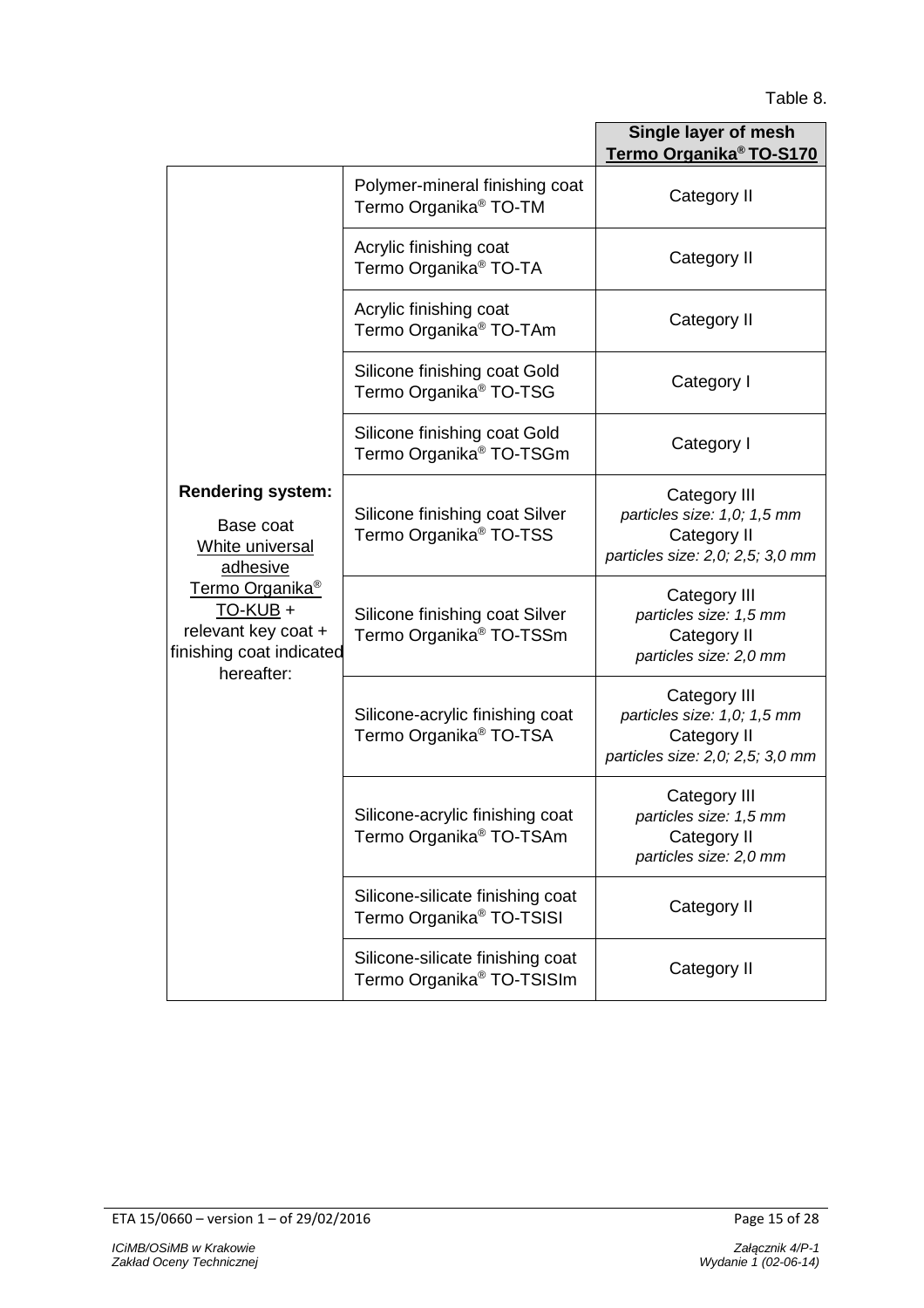|                                                                                                                                                                                  |                                                                   | Single layer of mesh<br>Termo Organika <sup>®</sup> TO-S170                                  |
|----------------------------------------------------------------------------------------------------------------------------------------------------------------------------------|-------------------------------------------------------------------|----------------------------------------------------------------------------------------------|
| <b>Rendering system:</b><br>Base coat<br>White universal<br>adhesive<br>Termo Organika <sup>®</sup><br>TO-KUB +<br>relevant key coat +<br>finishing coat indicated<br>hereafter: | Polysilicate finishing coat<br>Termo Organika <sup>®</sup> TO-TP  | Category II<br>particles size: 1,0; 1,5 mm<br>Category I<br>particles size: 2,0; 2,5; 3,0 mm |
|                                                                                                                                                                                  | Polysilicate finishing coat<br>Termo Organika <sup>®</sup> TO-TPm | Category II<br>particles size: 1,5 mm<br>Category I<br>particles size: 2,0 mm                |
|                                                                                                                                                                                  | Mosaic finishing coat<br>Termo Organika <sup>®</sup> TO-TD        | Category I                                                                                   |

# **3.2.4. Water vapour permeability (ETAG 004: clause 5.1.3.4)**

Table 9.

|                                                                                                                    |                                                                             | <b>Equivalent air</b><br>thickness S <sub>d</sub> |
|--------------------------------------------------------------------------------------------------------------------|-----------------------------------------------------------------------------|---------------------------------------------------|
| <b>Rendering system:</b>                                                                                           | Polymer-mineral finishing coat<br>Termo Organika <sup>®</sup> TO-TM         | $\leq$ 2 m, results:                              |
| Base coat                                                                                                          | + Acrylic decorative coat<br>Termo Organika <sup>®</sup> TO-FA              | $0,20 \; m$                                       |
| Universal adhesive<br>Termo Organika <sup>®</sup><br>TO-KU or                                                      | + Silicone decorative coat Gold<br>Termo Organika <sup>®</sup> TO-FSG       | $0,18 \; m$                                       |
| White universal<br>adhesive                                                                                        | + Silicone decorative coat Silver<br>Termo Organika <sup>®</sup> TO-FSS     | $0,19 \; m$                                       |
| Termo Organika <sup>®</sup><br>TO-KUB +<br>relevant key coat +<br>finishing coat indicated<br>hereafter + relevant | + Silicone-acrylic decorative coat<br>Termo Organika <sup>®</sup> TO-FSA    | $0,19 \; m$                                       |
|                                                                                                                    | + Silicone-silicate decorative coat<br>Termo Organika <sup>®</sup> TO-FSISI | $0,17 \; m$                                       |
| decorative coat:                                                                                                   | + Polysilicate decorative coat<br>Termo Organika <sup>®</sup> TO-FP         | $0,14 \; m$                                       |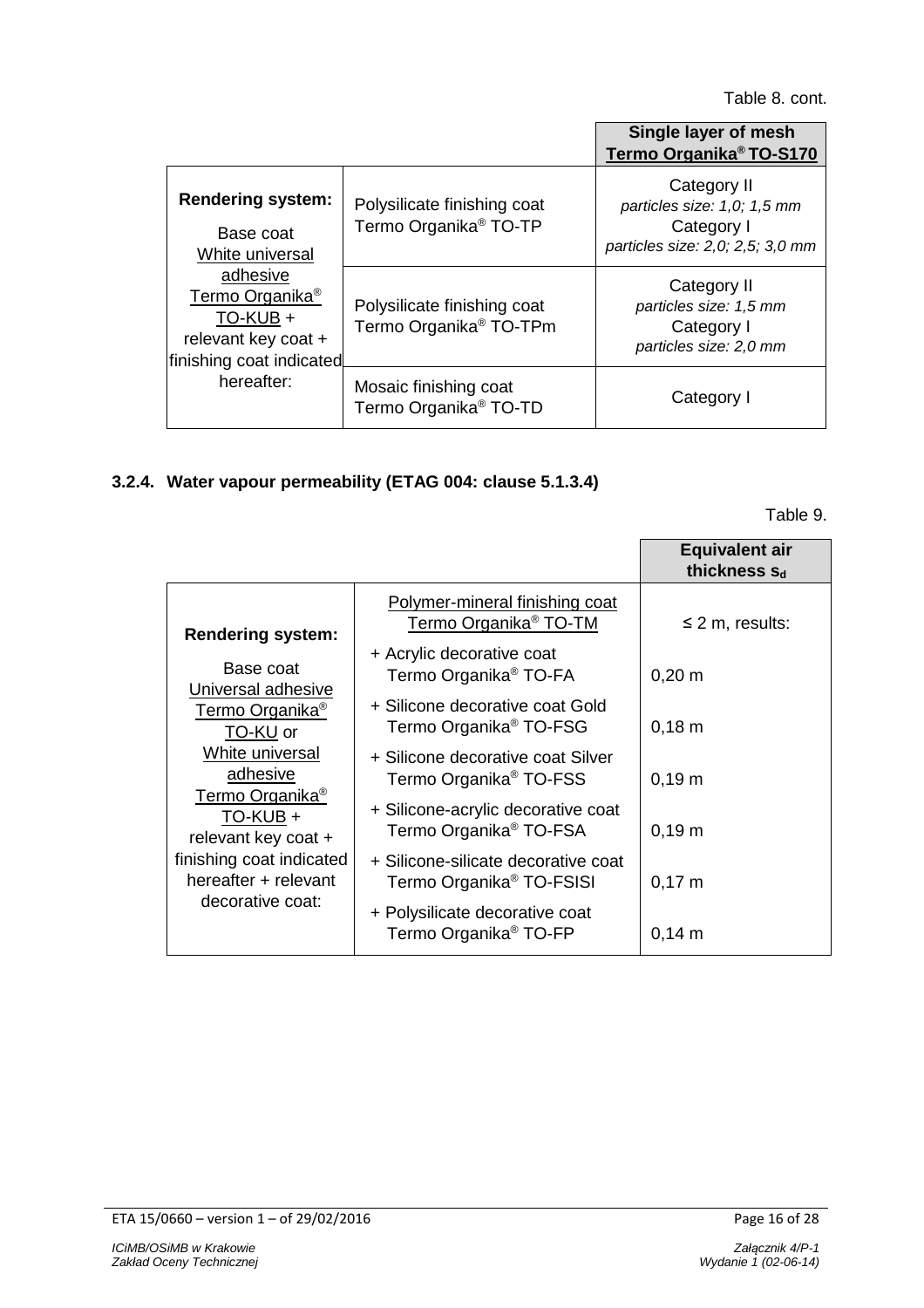|                                                                                                                                                                                                                                                            |                                                                          | <b>Equivalent air</b><br>thickness sd |
|------------------------------------------------------------------------------------------------------------------------------------------------------------------------------------------------------------------------------------------------------------|--------------------------------------------------------------------------|---------------------------------------|
|                                                                                                                                                                                                                                                            | <b>Acrylic finishing coat</b><br>Termo Organika <sup>®</sup> TO-TA       | $\leq$ 2 m, results:                  |
|                                                                                                                                                                                                                                                            | + Acrylic decorative coat<br>Termo Organika <sup>®</sup> TO-FA           | $0,27 \; m$                           |
|                                                                                                                                                                                                                                                            | + Silicone decorative coat Gold<br>Termo Organika <sup>®</sup> TO-FSG    | $0,30 \; \text{m}$                    |
|                                                                                                                                                                                                                                                            | + Silicone decorative coat Silver<br>Termo Organika <sup>®</sup> TO-FSS  | $0,25 \; m$                           |
|                                                                                                                                                                                                                                                            | + Silicone-acrylic decorative coat<br>Termo Organika <sup>®</sup> TO-FSA | $0,25 \; m$                           |
| <b>Rendering system:</b>                                                                                                                                                                                                                                   | Acrylic finishing coat<br>Termo Organika <sup>®</sup> TO-TAm             | $\leq$ 2 m, results:                  |
| Base coat<br>Universal adhesive<br>Termo Organika <sup>®</sup><br>TO-KU or<br>White universal<br>adhesive<br>Termo Organika <sup>®</sup><br><u>TO-KUB</u> +<br>relevant key coat +<br>finishing coat indicated<br>hereafter + relevant<br>decorative coat: | + Acrylic decorative coat<br>Termo Organika <sup>®</sup> TO-FA           | $0,27 \; m$                           |
|                                                                                                                                                                                                                                                            | + Silicone decorative coat Gold<br>Termo Organika <sup>®</sup> TO-FSG    | $0,30 \; \text{m}$                    |
|                                                                                                                                                                                                                                                            | + Silicone decorative coat Silver<br>Termo Organika <sup>®</sup> TO-FSS  | $0,25 \; m$                           |
|                                                                                                                                                                                                                                                            | + Silicone-acrylic decorative coat<br>Termo Organika <sup>®</sup> TO-FSA | $0,25 \; m$                           |
|                                                                                                                                                                                                                                                            | Silicone finishing coat Gold<br>Termo Organika <sup>®</sup> TO-TSG       | $\leq$ 2 m, results:                  |
|                                                                                                                                                                                                                                                            | + Silicone decorative coat Gold<br>Termo Organika <sup>®</sup> TO-FSG    | $0,19 \; m$                           |
|                                                                                                                                                                                                                                                            | + Silicone decorative coat Silver<br>Termo Organika <sup>®</sup> TO-FSS  | $0,19 \; m$                           |
|                                                                                                                                                                                                                                                            | Silicone finishing coat Gold<br>Termo Organika <sup>®</sup> TO-TSGm      | $\leq$ 2 m, results:                  |
|                                                                                                                                                                                                                                                            | + Silicone decorative coat Gold<br>Termo Organika <sup>®</sup> TO-FSG    | $0,19 \; m$                           |
|                                                                                                                                                                                                                                                            | + Silicone decorative coat Silver<br>Termo Organika <sup>®</sup> TO-FSS  | 0,19 m                                |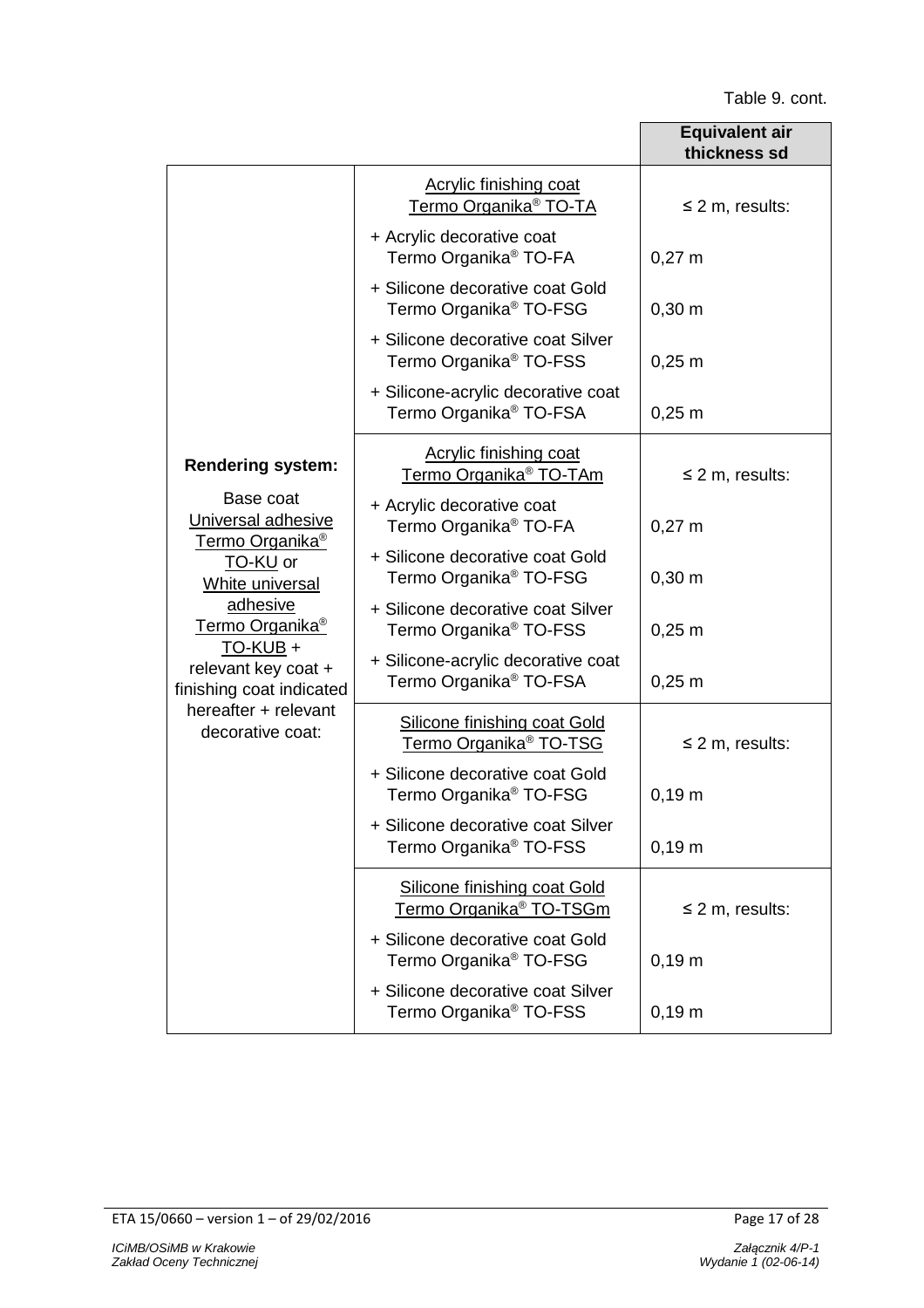|                                                                                                                                                                                                                  |                                                                              | Equivalent air<br>thickness sd |
|------------------------------------------------------------------------------------------------------------------------------------------------------------------------------------------------------------------|------------------------------------------------------------------------------|--------------------------------|
|                                                                                                                                                                                                                  | <b>Silicone finishing coat Silver</b><br>Termo Organika <sup>®</sup> TO-TSS  | $\leq$ 2 m, results:           |
|                                                                                                                                                                                                                  | + Acrylic decorative coat<br>Termo Organika <sup>®</sup> TO-FA               | $0,21 \; m$                    |
|                                                                                                                                                                                                                  | + Silicone decorative coat Gold<br>Termo Organika <sup>®</sup> TO-FSG        | $0,20 \; m$                    |
|                                                                                                                                                                                                                  | + Silicone decorative coat Silver<br>Termo Organika <sup>®</sup> TO-FSS      | $0,20 \; m$                    |
|                                                                                                                                                                                                                  | + Silicone-acrylic decorative coat<br>Termo Organika <sup>®</sup> TO-FSA     | $0,20 \; m$                    |
| <b>Rendering system:</b><br>Base coat<br>Universal adhesive                                                                                                                                                      | <b>Silicone finishing coat Silver</b><br>Termo Organika <sup>®</sup> TO-TSSm | $\leq$ 2 m, results:           |
| Termo Organika <sup>®</sup><br>TO-KU or<br>White universal<br>adhesive<br>Termo Organika <sup>®</sup><br>TO-KUB +<br>relevant key coat +<br>finishing coat indicated<br>hereafter + relevant<br>decorative coat: | + Acrylic decorative coat<br>Termo Organika <sup>®</sup> TO-FA               | $0,21 \; m$                    |
|                                                                                                                                                                                                                  | + Silicone decorative coat Gold<br>Termo Organika <sup>®</sup> TO-FSG        | $0,20 \; m$                    |
|                                                                                                                                                                                                                  | + Silicone decorative coat Silver<br>Termo Organika <sup>®</sup> TO-FSS      | $0,20 \; m$                    |
|                                                                                                                                                                                                                  | + Silicone-acrylic decorative coat<br>Termo Organika <sup>®</sup> TO-FSA     | $0,20 \; m$                    |
|                                                                                                                                                                                                                  | Silicone-acrylic finishing coat<br>Termo Organika <sup>®</sup> TO-TSA        | $\leq$ 2 m, results:           |
|                                                                                                                                                                                                                  | + Acrylic decorative coat<br>Termo Organika <sup>®</sup> TO-FA               | $0,21 \; m$                    |
|                                                                                                                                                                                                                  | + Silicone decorative coat Gold<br>Termo Organika <sup>®</sup> TO-FSG        | $0,20 \; m$                    |
|                                                                                                                                                                                                                  | + Silicone decorative coat Silver<br>Termo Organika <sup>®</sup> TO-FSS      | $0,20 \; m$                    |
|                                                                                                                                                                                                                  | + Silicone-acrylic decorative coat<br>Termo Organika <sup>®</sup> TO-FSA     | $0,20 \; m$                    |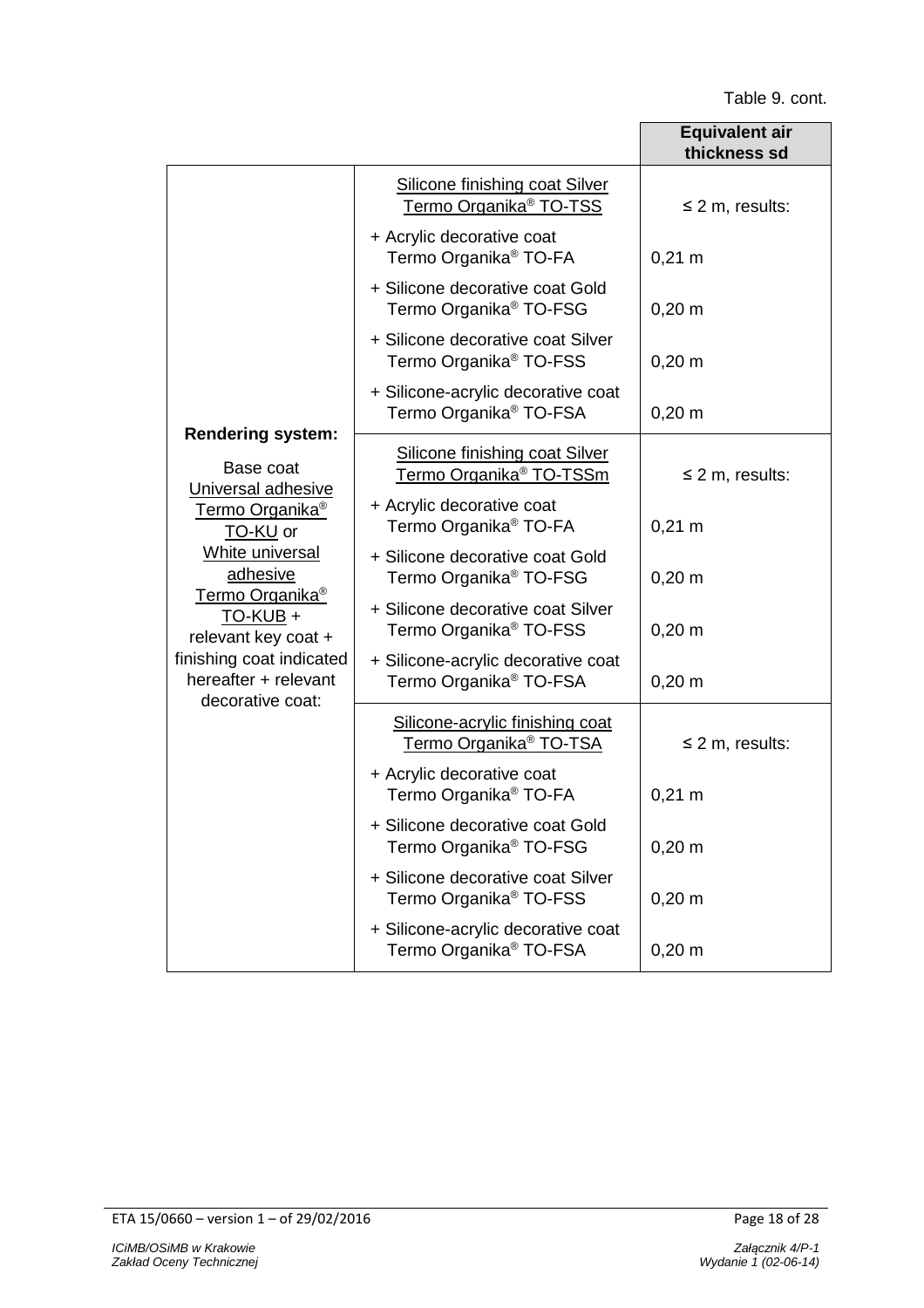|                                                                                                                                                      |                                                                             | <b>Equivalent air</b><br>thickness sd |
|------------------------------------------------------------------------------------------------------------------------------------------------------|-----------------------------------------------------------------------------|---------------------------------------|
|                                                                                                                                                      | Silicone-acrylic finishing coat<br>Termo Organika <sup>®</sup> TO-TSAm      | $\leq$ 2 m, results:                  |
|                                                                                                                                                      | + Acrylic decorative coat<br>Termo Organika <sup>®</sup> TO-FA              | $0,21 \; m$                           |
|                                                                                                                                                      | + Silicone decorative coat Gold<br>Termo Organika <sup>®</sup> TO-FSG       | $0,20 \; m$                           |
|                                                                                                                                                      | + Silicone decorative coat Silver<br>Termo Organika <sup>®</sup> TO-FSS     | $0,20 \; m$                           |
|                                                                                                                                                      | + Silicone-acrylic decorative coat<br>Termo Organika <sup>®</sup> TO-FSA    | $0,20 \; m$                           |
|                                                                                                                                                      | Silicone-silicate finishing coat<br>Termo Organika <sup>®</sup> TO-TSISI    | $\leq$ 2 m, results:                  |
| <b>Rendering system:</b>                                                                                                                             | + Silicone decorative coat Gold<br>Termo Organika <sup>®</sup> TO-FSG       | $0,19 \; m$                           |
| Base coat<br>Universal adhesive<br>Termo Organika <sup>®</sup>                                                                                       | + Silicone decorative coat Silver<br>Termo Organika <sup>®</sup> TO-FSS     | $0,20 \; m$                           |
| TO-KU or<br>White universal                                                                                                                          | + Silicone-silicate decorative coat<br>Termo Organika <sup>®</sup> TO-FSISI | $0,20 \; m$                           |
| adhesive<br>Termo Organika <sup>®</sup><br>$TO-KUB +$<br>relevant key coat +<br>finishing coat indicated<br>hereafter + relevant<br>decorative coat: | Silicone-silicate finishing coat<br>Termo Organika <sup>®</sup> TO-TSISIm   | $\leq$ 2 m, results:                  |
|                                                                                                                                                      | + Silicone decorative coat Gold<br>Termo Organika <sup>®</sup> TO-FSG       | $0,19 \; m$                           |
|                                                                                                                                                      | + Silicone decorative coat Silver<br>Termo Organika <sup>®</sup> TO-FSS     | $0,20 \; m$                           |
|                                                                                                                                                      | + Silicone-silicate decorative coat<br>Termo Organika <sup>®</sup> TO-FSISI | $0,20 \; m$                           |
|                                                                                                                                                      | Polysilicate finishing coat<br>Termo Organika <sup>®</sup> TO-TP            | $\leq$ 2 m, results:                  |
|                                                                                                                                                      | + Silicone decorative coat Gold<br>Termo Organika <sup>®</sup> TO-FSG       | $0,21 \; m$                           |
|                                                                                                                                                      | + Silicone decorative coat Silver<br>Termo Organika <sup>®</sup> TO-FSS     | $0,21 \; m$                           |
|                                                                                                                                                      | + Silicone-silicate decorative coat<br>Termo Organika® TO-FSISI             | $0,22 \, \text{m}$                    |
|                                                                                                                                                      | + Polysilicate decorative coat<br>Termo Organika <sup>®</sup> TO-FP         | $0,22 \, \text{m}$                    |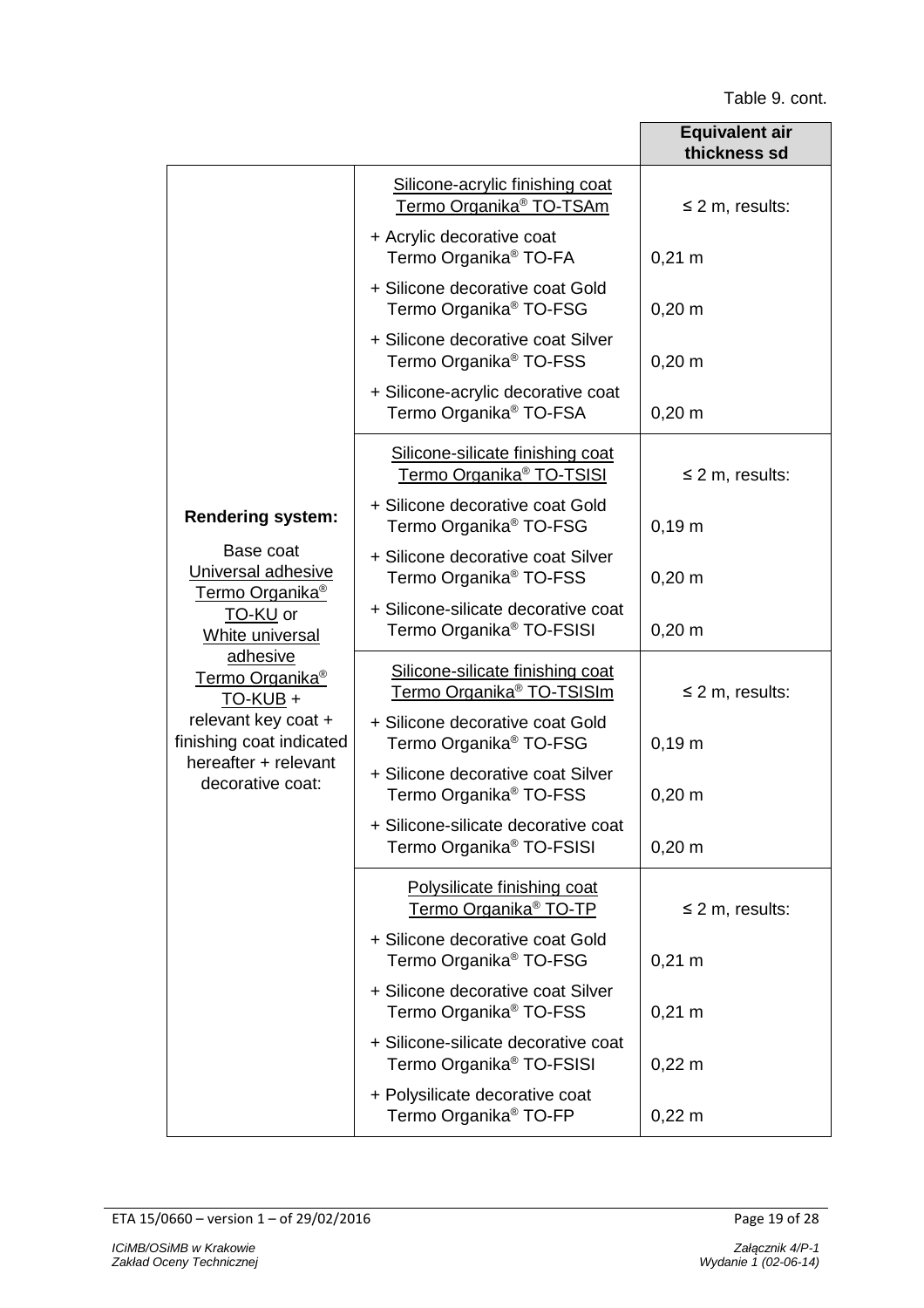|                                                                |                                                                             | <b>Equivalent air</b><br>thickness sd |
|----------------------------------------------------------------|-----------------------------------------------------------------------------|---------------------------------------|
| <b>Rendering system:</b>                                       | Polysilicate finishing coat<br>Termo Organika <sup>®</sup> TO-TPm           | $\leq$ 2 m, results:                  |
| Base coat<br>Universal adhesive<br>Termo Organika <sup>®</sup> | + Silicone decorative coat Gold<br>Termo Organika <sup>®</sup> TO-FSG       | $0,21 \; m$                           |
| TO-KU or<br>White universal                                    | + Silicone decorative coat Silver<br>Termo Organika <sup>®</sup> TO-FSS     | $0,21 \; m$                           |
| adhesive<br>Termo Organika <sup>®</sup><br>TO-KUB +            | + Silicone-silicate decorative coat<br>Termo Organika <sup>®</sup> TO-FSISI | $0,22 \, m$                           |
| relevant key coat +<br>finishing coat indicated                | + Polysilicate decorative coat<br>Termo Organika <sup>®</sup> TO-FP         | $0,22 \, m$                           |
| hereafter + relevant<br>decorative coat:                       | Mosaic finishing coat<br>Termo Organika <sup>®</sup> TO-TD*                 | $\leq 2$ m,<br>result: 0,21 m         |

\*decorative coat not used

# **3.2.5. Release of dangerous substances (ETAG 004: clause 5.1.3.5, EOTA TR034)**

No performance assessed.

Note: There may be requirements applicable to the ETICS falling within its scope (e.g. transposed European legislation and national laws, regulations and administrative provisions). In order to meet the provisions of the Regulation (EU) No 305/2011, these requirements need to be complied with, when and where they apply.

# **3.3. Safety and accessibility in use (BWR 4)**

# **3.3.1. Bond strength between base coat and insulation product (ETAG 004: clause 5.1.4.1.1)**

- Bond strength between base coat Universal adhesive Termo Organika® TO-KU and insulation product ≥ 0,08 MPa
- Bond strength between base coat White universal adhesive Termo Organika® TO-KUB and insulation product ≥ 0,08 MPa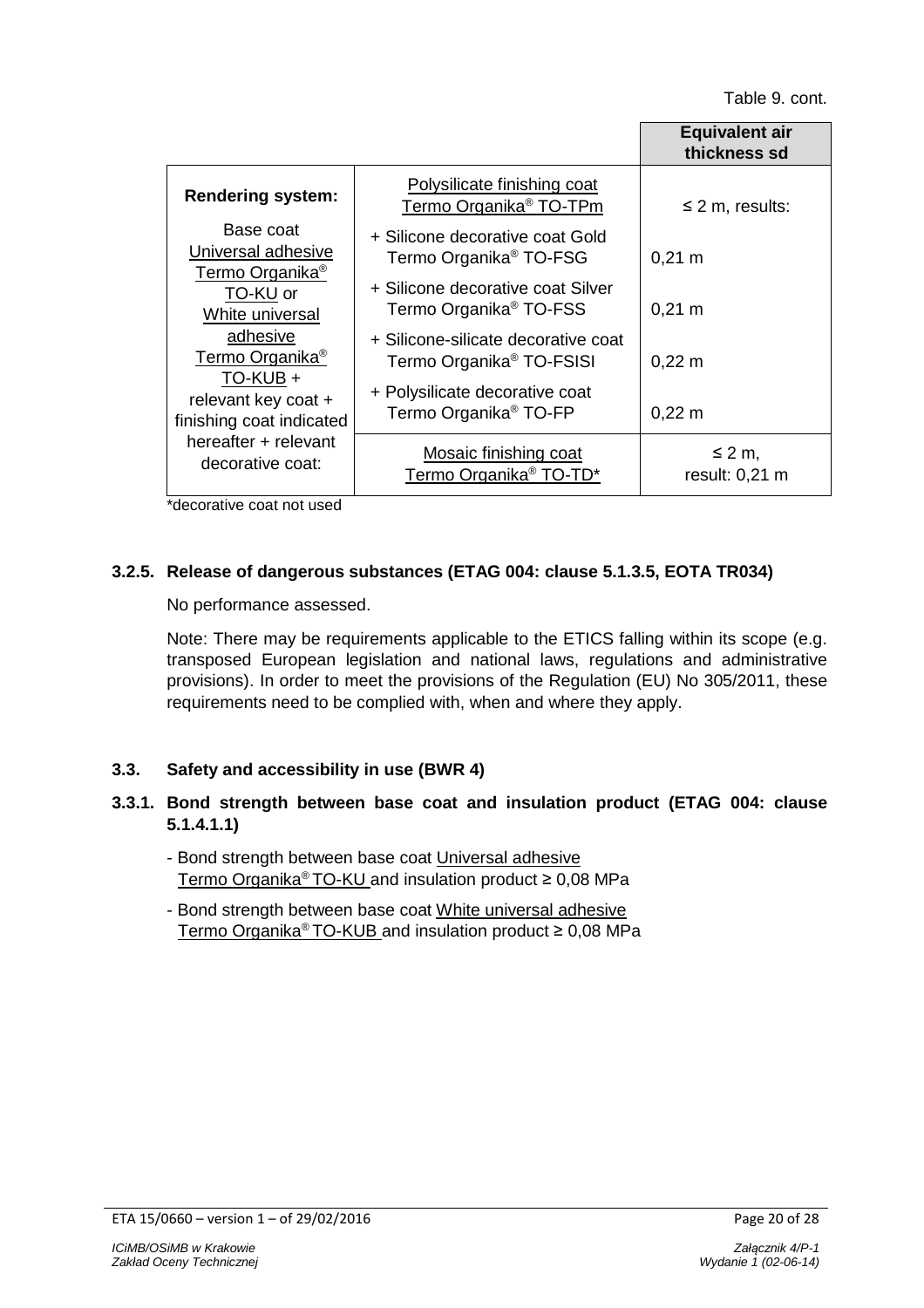# **3.3.2. Bond strength between adhesive and substrate (ETAG 004: clause 5.1.4.1.2)**

Table 10.

|                                                                | <b>Initial</b><br>state | 48 h immersion<br>in water +<br>2 hours<br>23°C/50% RH | 48 h immersion<br>in water +<br>7 days<br>23°C/50% RH |
|----------------------------------------------------------------|-------------------------|--------------------------------------------------------|-------------------------------------------------------|
| <b>EPS</b> adhesive<br>Termo Organika <sup>®</sup> TO-KS       |                         |                                                        |                                                       |
| Universal adhesive<br>Termo Organika <sup>®</sup> TO-KU        | $\geq$ 0.25 MPa         | $\geq 0.08$ MPa                                        | $\geq$ 0,25 MPa                                       |
| White universal adhesive<br>Termo Organika <sup>®</sup> TO-KUB |                         |                                                        |                                                       |

# **3.3.3. Bond strength between adhesive and insulation product (ETAG 004: clause 5.1.4.1.3)**

Table 11.

|                                                                             | <b>Initial</b><br>state | 48 h immersion<br>in water +<br>2 hours<br>23°C/50% RH | 48 h immersion<br>in water +<br>7 days<br>23°C/50% RH |
|-----------------------------------------------------------------------------|-------------------------|--------------------------------------------------------|-------------------------------------------------------|
| <b>EPS</b> adhesive<br>Termo Organika <sup>®</sup> TO-KS <sup>*</sup>       |                         |                                                        |                                                       |
| Universal adhesive<br>Termo Organika <sup>®</sup> TO-KU <sup>*</sup>        | $\geq 0.08$ MPa         | $\geq 0.03$ MPa                                        | $\geq 0.08$ MPa                                       |
| White universal adhesive<br>Termo Organika <sup>®</sup> TO-KUB <sup>*</sup> |                         |                                                        |                                                       |
| minimal bonded surface area S: 38 %                                         |                         |                                                        |                                                       |

# **3.3.4. Bond strength of foam adhesive (ETAG 004: paragraf 5.1.4.1.4)**

- Bond strength between PU foam Termo Organika® TO-KPS and insulation product ≥ 0,08 MPa Minimal bonded surface area S: 33 %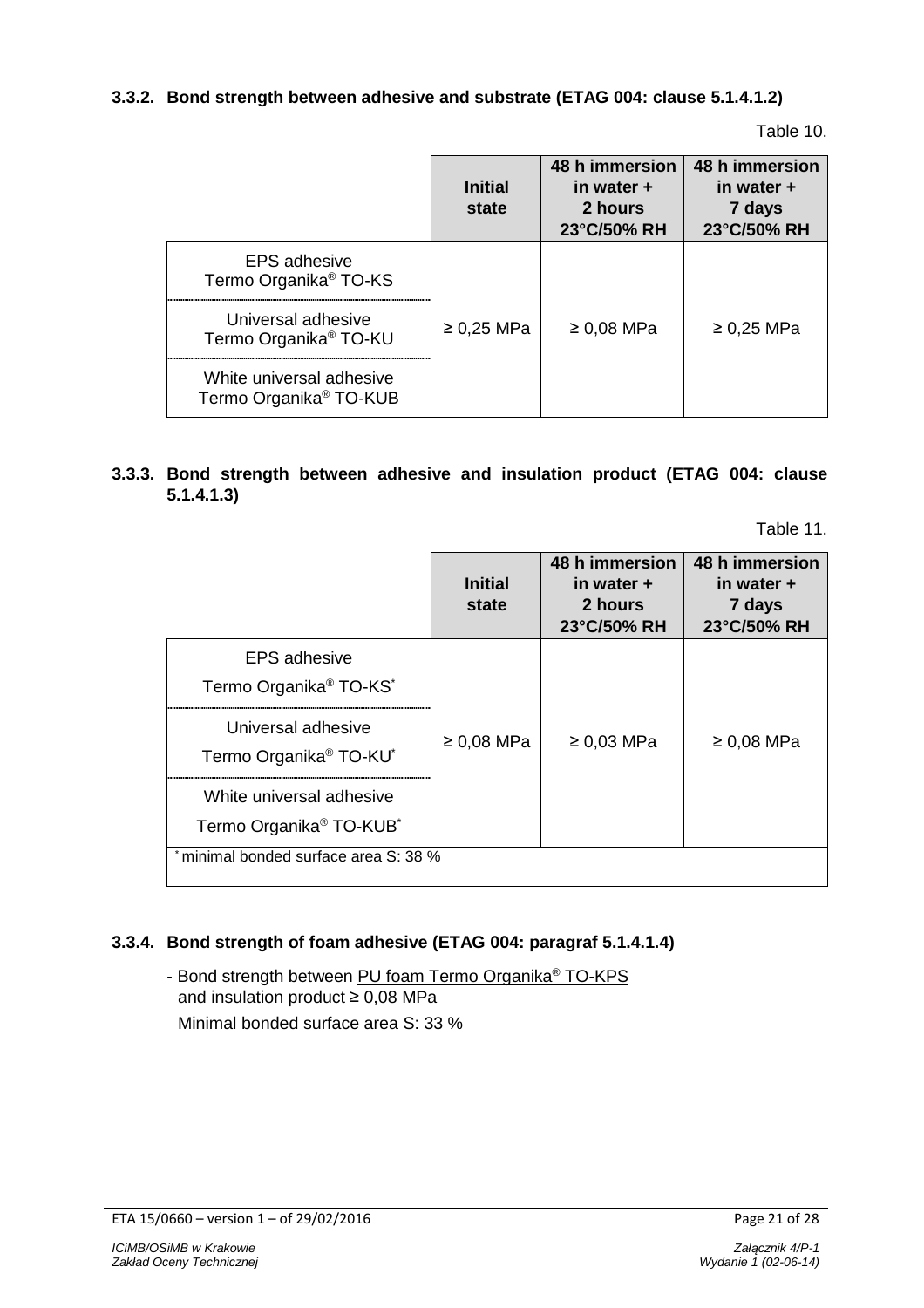Table 12.

|                                                                                                                                                                                                                                                       |                                                                           | After hygrothermal<br>cycles |
|-------------------------------------------------------------------------------------------------------------------------------------------------------------------------------------------------------------------------------------------------------|---------------------------------------------------------------------------|------------------------------|
|                                                                                                                                                                                                                                                       | Polymer-mineral finishing coat<br>Termo Organika <sup>®</sup> TO-TM       | $\geq 0.08$ MPa              |
|                                                                                                                                                                                                                                                       | Acrylic finishing coat<br>Termo Organika <sup>®</sup> TO-TA               | $\geq 0.08$ MPa              |
|                                                                                                                                                                                                                                                       | Acrylic finishing coat<br>Termo Organika <sup>®</sup> TO-TAm              | $\geq 0.08$ MPa              |
|                                                                                                                                                                                                                                                       | Silicone finishing coat Gold<br>Termo Organika <sup>®</sup> TO-TSG        | $\geq 0.08$ MPa              |
|                                                                                                                                                                                                                                                       | Silicone finishing coat Gold<br>Termo Organika <sup>®</sup> TO-TSGm       | $\geq 0.08$ MPa              |
| <b>Rendering system:</b><br>Base coat<br>Universal adhesive<br>Termo Organika <sup>®</sup><br>TO-KU or<br>White universal adhesive<br>Termo Organika <sup>®</sup><br><b>TO-KUB +</b><br>relevant key coat +<br>finishing coat indicated<br>hereafter: | Silicone finishing coat Silver<br>Termo Organika <sup>®</sup> TO-TSS      | $\geq 0.08$ MPa              |
|                                                                                                                                                                                                                                                       | Silicone finishing coat Silver<br>Termo Organika <sup>®</sup> TO-TSSm     | $\geq 0.08$ MPa              |
|                                                                                                                                                                                                                                                       | Silicone-acrylic finishing coat<br>Termo Organika <sup>®</sup> TO-TSA     | $\geq 0.08$ MPa              |
|                                                                                                                                                                                                                                                       | Silicone-acrylic finishing coat<br>Termo Organika <sup>®</sup> TO-TSAm    | $\geq 0.08$ MPa              |
|                                                                                                                                                                                                                                                       | Silicone-silicate finishing coat<br>Termo Organika <sup>®</sup> TO-TSISI  | $\geq 0.08$ MPa              |
|                                                                                                                                                                                                                                                       | Silicone-silicate finishing coat<br>Termo Organika <sup>®</sup> TO-TSISIm | $\geq 0.08$ MPa              |
|                                                                                                                                                                                                                                                       | Polysilicate finishing coat<br>Termo Organika <sup>®</sup> TO-TP          | $\geq 0.08$ MPa              |
|                                                                                                                                                                                                                                                       | Polysilicate finishing coat<br>Termo Organika <sup>®</sup> TO-TPm         | $\geq 0.08$ MPa              |
|                                                                                                                                                                                                                                                       | Mosaic finishing coat<br>Termo Organika <sup>®</sup> TO-TD                | $\geq 0.08$ MPa              |

# **3.3.6. Render strip tensile test (ETAG 004: clause 5.5.4.1)**

No performance assessed.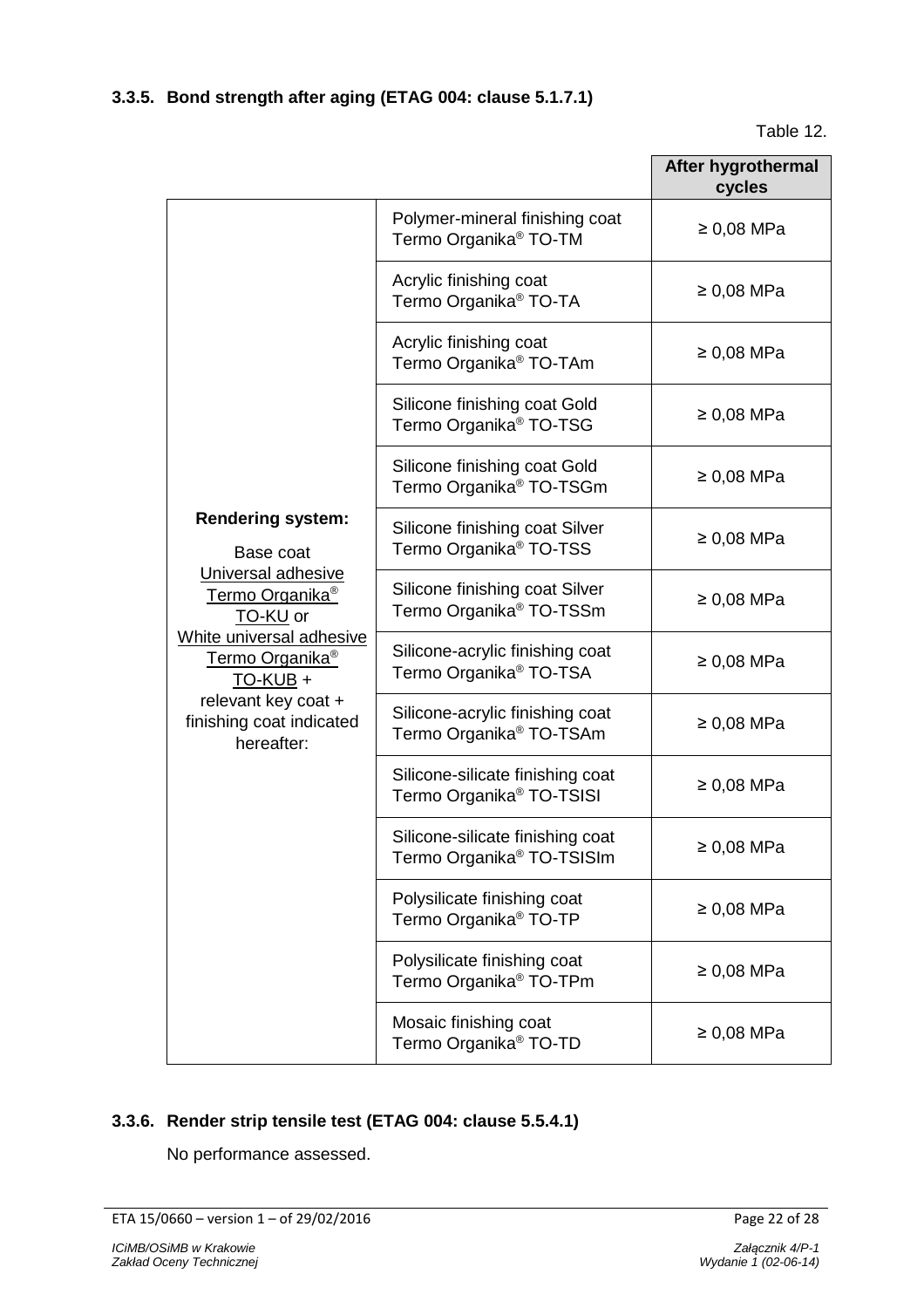# **3.4. Protection against noise (BWR 5)**

# **3.4.1. Airborne sound insulation (ETAG 004: clause 5.1.5.1)**

No performance assessed.

# **3.5. Energy economy and heat retention (BWR 6)**

# **3.5.1. Thermal resistance (ETAG 004: clause 5.1.6.1)**

The thermal transmittance of the substrate wall covered by the ETICS is calculated in accordance with the standard EN ISO 6946:

$$
U_c = U + \chi_p \cdot n
$$

where:

 $\chi_{p}$  · *n* has only to be taken into account if it is greater than 0,04 W/(m<sup>2</sup> $\cdot$ K)

- $U_c$ : global (corrected) thermal transmittance of the covered wall (W/ (m<sup>2</sup> $\cdot$ K))
- n: number of anchors (through insulation product) per 1  $m<sup>2</sup>$
- $\chi_{p}$ : local influence of thermal bridge caused by an anchor. The values listed below can be taken into account if not specified in the anchor's ETA:
	- = 0,002 W/K for anchors with a stainless steel screw covered by plastic anchors and for anchors with an air gap at the head of the screw  $(\chi_n \cdot n \text{ negligible for } n < 20)$
	- = 0,004 W/K for anchors with a galvanized steel screw with the head covered by a plastic material ( $\chi_p \cdot n$  negligible for n < 10)
	- = negligible for anchors with plastic nails (reinforced or not with glass fibres)
- U: thermal transmittance of the current part of the covered wall (excluding thermal bridges) (W/  $(m^2 K)$ ) determined as follows:

$$
U = \frac{1}{R_i + R_{render} + R_{substrate} + R_{se} + R_{si}}
$$

where:

- Ri: thermal resistance of the insulation product (according to declaration in reference to EN 13163) in  $(m^2 \cdot K)/W$
- $R_{\text{render}}$ : thermal resistance of the render (about 0,02 in  $(m^2 \cdot K)/W$  or determined by test according to EN 12667 or EN 12664)
- Rsubstrate: thermal resistance of the substrate of the building (concrete, brick) in  $(m<sup>2</sup>·K)$ /W
- $R_{se}$ : external superficial thermal resistance in  $(m^2 \cdot K)/W$
- $R_{si}:$  internal superficial thermal resistance in  $(m<sup>2</sup>·K)$ /W

The value of thermal resistance of each insulation product shall be given in the manufacturer's documentation along with the possible range of thicknesses. In addition, the point thermal conductivity of anchors shall be given when anchors are used in the ETICS.

# **3.6. Sustainable use of natural resources (BWR 7)**

No performance assessed.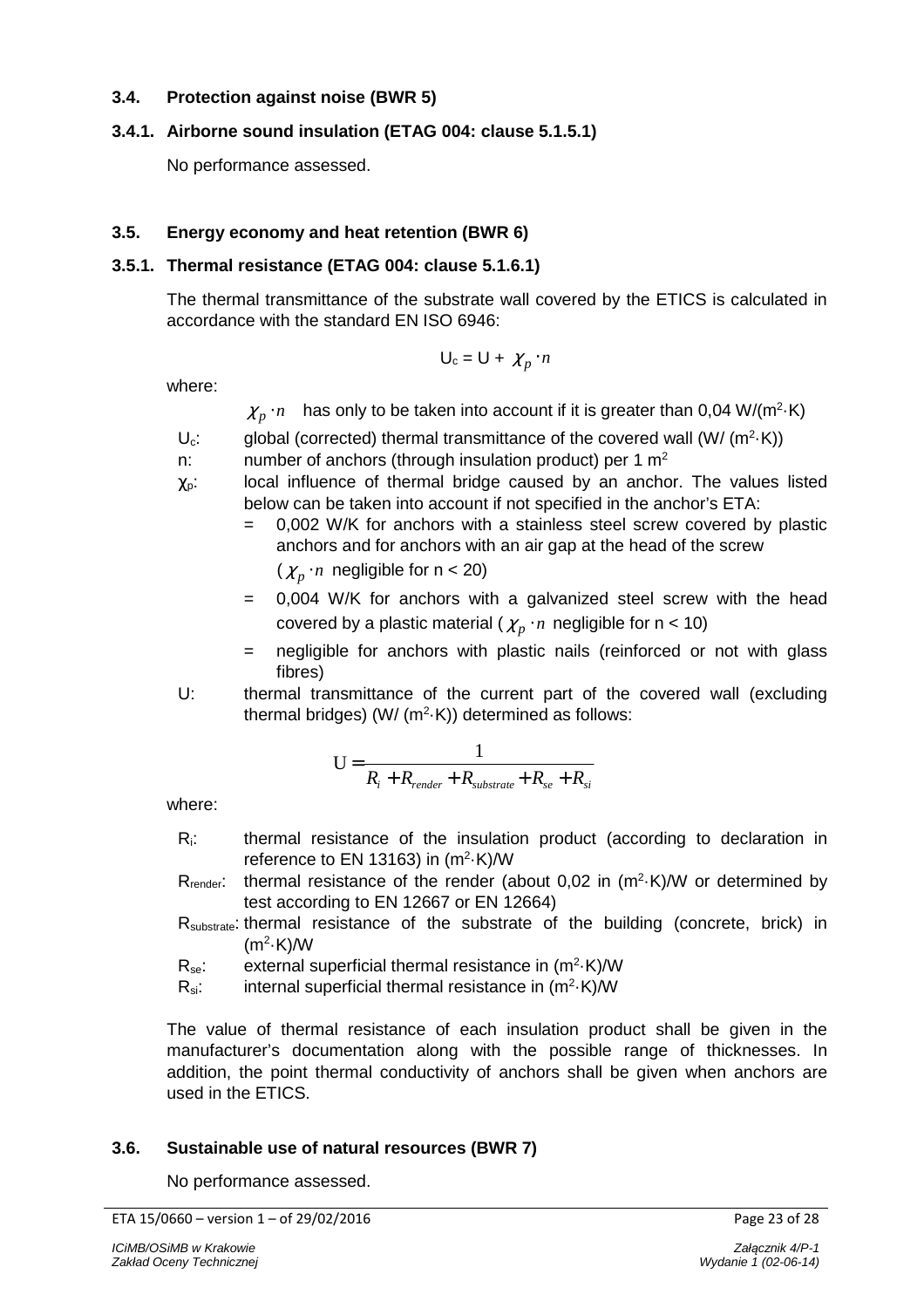# **4. Assessment and verification of constancy of performance (hereinafter AVCP) system applied, with reference to its legal base**

According to the European Commission decision 97/556/EC amended by the European Commission decision 2001/596/EC, the AVCP systems (further described in Annex V to Regulation (EU) No 305/2011) 1 and 2+ apply.

Table 13.

| Product(s)                                                                                | Intended use(s)                                        | Level(s) or class(es)<br>(Reaction to fire)                         | System(s) |
|-------------------------------------------------------------------------------------------|--------------------------------------------------------|---------------------------------------------------------------------|-----------|
| <b>External thermal</b><br>insulation composite<br>systems/kits (ETICS)<br>with rendering | in external wall subject<br>to fire regulations        | A1 $(1)$ , A2 $(1)$ , B $(1)$ , C $(1)$                             |           |
|                                                                                           |                                                        | A1 (2), A2 (2), B (2), C (2),<br>D, E, (A1 to E) <sup>(3)</sup> , F | $2+$      |
|                                                                                           | in external wall not<br>subject to fire<br>regulations | any                                                                 | $2+$      |

(1) Products/materials for which a clearly identifiable stage in the production process results in an improvement of the reaction to fire classification (e.g. an addition of fire retardants or a limiting of organic material)

(2) Products/materials not covered by footnote (1)

(3) Products/materials that do not require to be tested for reaction to fire (e.g. products/materials of Classes A1 according to Commission Decision 96/603/EC)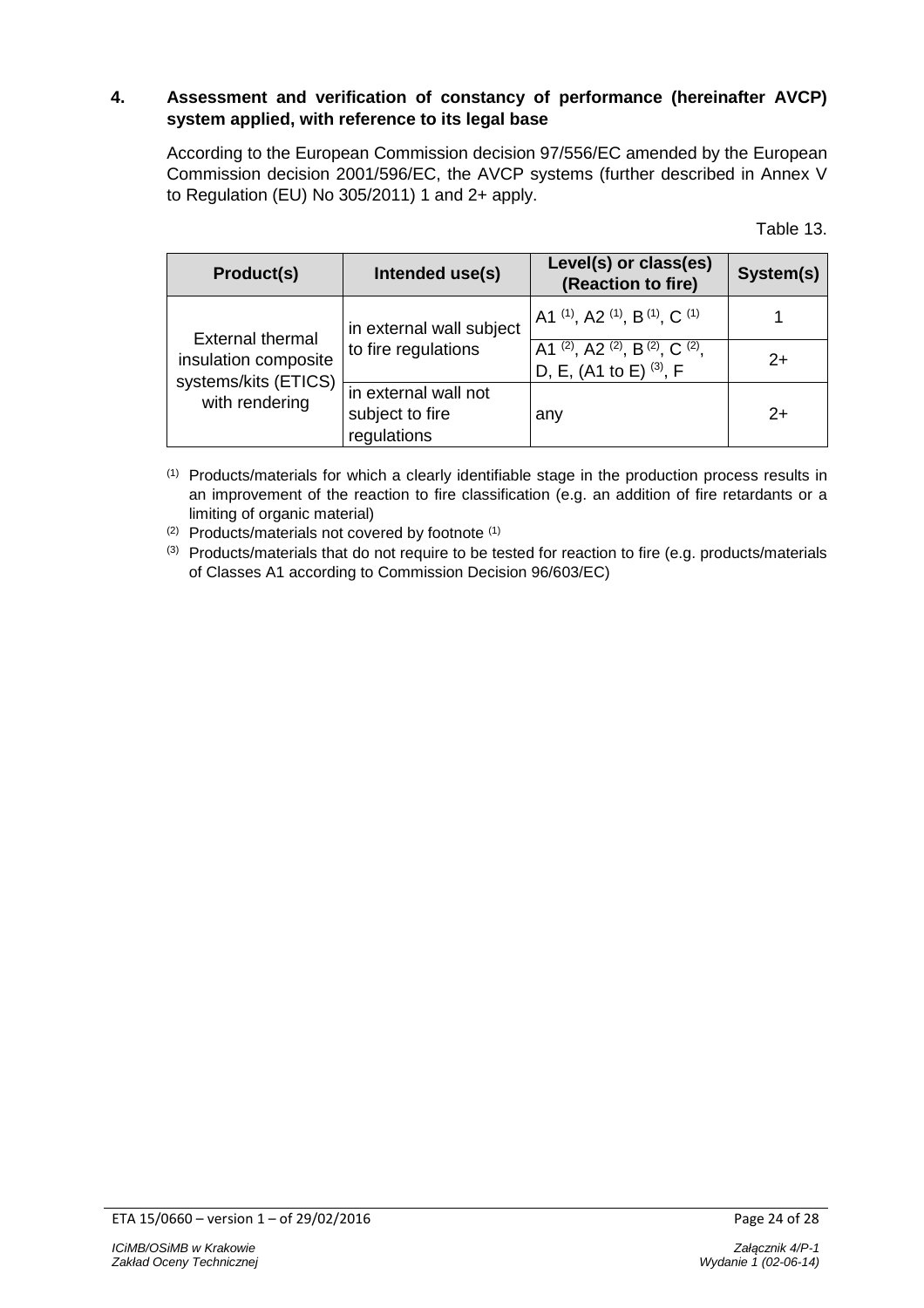#### Technical details necessary for the implementation of the AVCP system, as 5. provided for in the applicable EAD

The manufacturer shall exercise permanent control of production. All the elements, requirements and provisions adopted by the manufacturer shall be documented in a systematic manner in the form of written policies and procedures. The production control system shall ensure performance constancy of the product covered by this European Technical Assessment.

The manufacturer may only use materials stated in the technical documentation of this European Technical Assessment. The factory production control shall be performed in accordance with the Control Plan which is a confidential part of this European Technical Assessment. The Control Plan was developed as a part of factory production control system.

The results of factory production control shall be recorded and evaluated in accordance with the provisions of the Control Plan.

Issued in Krakow on 29.02.2016

Signed by

 $A.$   $B.$ 

**Adam WITEK** Director of Institute of Ceramics and Building Materials

#### Annexes:

Annex No 1 - Insulation product characteristics

Annex No 2 - Glass fibre meshes characteristics

ETA 15/0660 - version 1 - of 29/02/2016

Page 25 of 28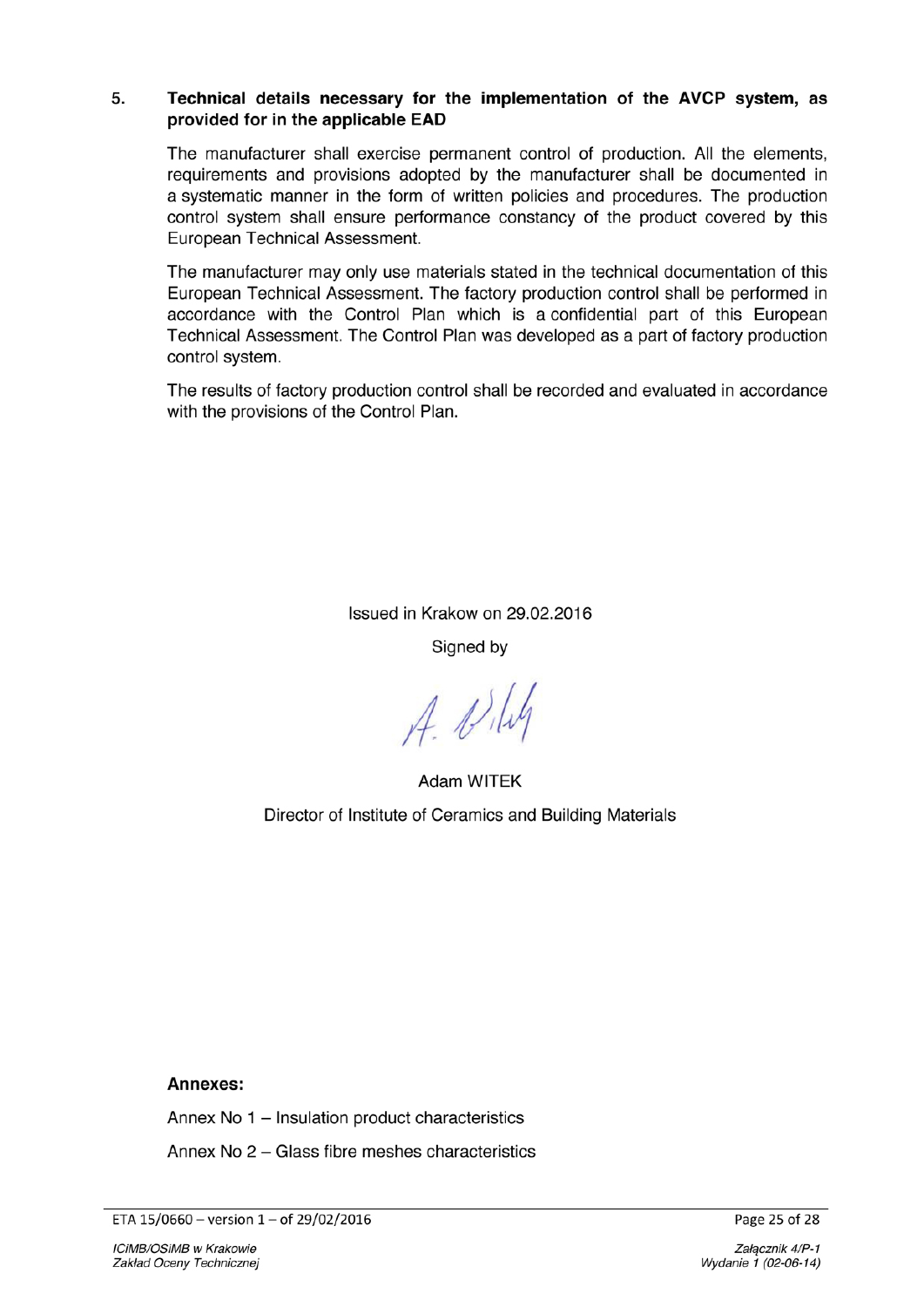|                                                                            |                | EPS panels, produced by                                                 |                                      |  |
|----------------------------------------------------------------------------|----------------|-------------------------------------------------------------------------|--------------------------------------|--|
|                                                                            |                | Termo Organika<br>Sp. z o.o.                                            | Other<br>manufacturers               |  |
| Reaction to fire / EN 13501-1                                              |                | Euroclass $- E$<br>max. density: $25 \text{ kg/m}^3$                    |                                      |  |
| Thermal resistance                                                         |                | Defined in the CE marking<br>in reference to EN 13163 $(m^2 \cdot K)/W$ |                                      |  |
| Thickness / EN 823                                                         |                | ± 2 mm<br>$[EN 13163 - T(2)]$                                           |                                      |  |
| Length / EN 822                                                            |                | $± 2$ mm<br>$[EN 13163 - L(2)]$                                         |                                      |  |
| <b>Width / EN 822</b>                                                      |                | ± 2 mm<br>$[EN 13163 - W(2)]$                                           |                                      |  |
| Squareness / EN 824                                                        |                | $± 5$ mm/m<br>[EN 13163 - S(5)]                                         |                                      |  |
| Flatness / EN 825                                                          |                | 10 mm<br>$[EN 13163 - P(10)]$                                           |                                      |  |
| Dimensional<br>stability under<br>specified conditions                     | EN 1603        | $\pm 0.2 \%$<br>[EN 13163 - DS(N)2]                                     |                                      |  |
|                                                                            | <b>EN 1604</b> | 2%<br>[EN 13163 - DS(70,-)2]                                            |                                      |  |
| Bending strength / EN 12089                                                |                | $\geq$ 75 kPa<br>[EN 13163 - BS75]                                      | $\geq 100$ kPa<br>[EN 13163 - BS100] |  |
| Water vapour permeability, diffusion<br>factor (µ) / EN 12086 - EN 13163   |                | 20 to 40                                                                |                                      |  |
| Tensile strength perpendicular to the<br>faces in dry conditions / EN 1607 |                | $\geq 80$ kPa<br>[EN 13163 - TR80]                                      | $\geq 100$ kPa<br>[EN 13163 - TR100] |  |
| Shear strength / EN 12090 - EN 13163                                       |                | $\geq$ 35 kPa                                                           | $\geq 50$ kPa                        |  |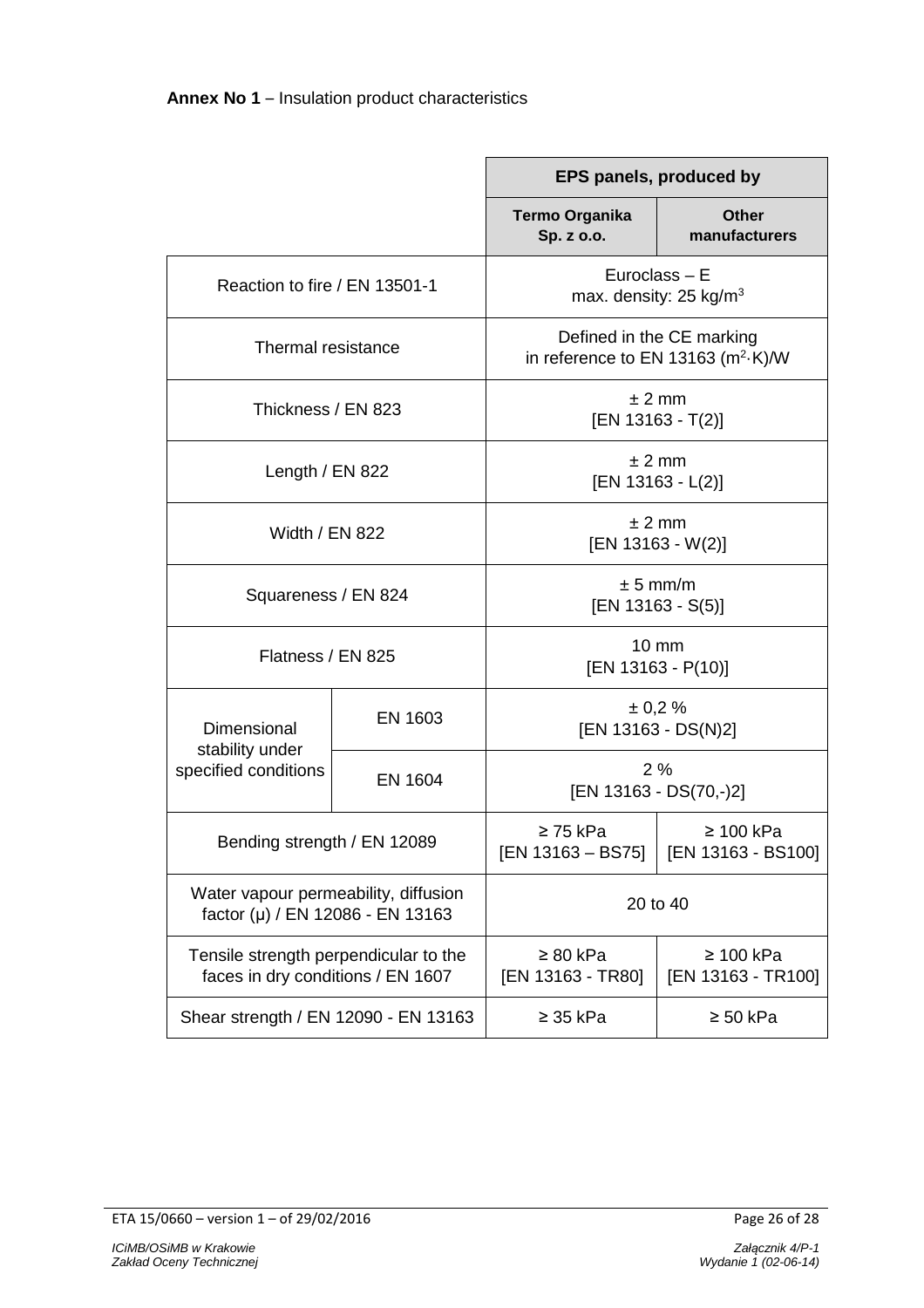| <b>Mesh trade name</b>  |                              | <b>Description</b>                                                                                     | <b>Alkalis resistance</b>                               |                                                                                                             |
|-------------------------|------------------------------|--------------------------------------------------------------------------------------------------------|---------------------------------------------------------|-------------------------------------------------------------------------------------------------------------|
|                         |                              |                                                                                                        | <b>Residual</b><br>resistance<br>after ageing<br>(N/mm) | <b>Relative residual</b><br>resistance:<br>% (after ageing) of<br>the strength in the<br>as delivered state |
| Termo Organika® TO-S145 | <b>ASGLATEX</b><br>$03 - 43$ | Mass<br>per unit area:<br>145 g/m <sup>2</sup> ± 3 %;<br>Mesh size:<br>4,0 x 5,0 mm                    | $\geq 20$                                               | $\geq 50$                                                                                                   |
|                         | 117S Omfa                    | <b>Mass</b><br>per unit area:<br>145 $g/m^2$ - 0/+10 %;<br>Mesh size:<br>4,5 x 3,0 mm                  | $\geq 20$                                               | $\geq 50$                                                                                                   |
|                         | <b>TG-22</b>                 | Mass<br>per unit area:<br>≥ 145 g/m <sup>2</sup> ;<br>Mesh size:<br>4,0 x 4,0 mm                       | $\geq 20$                                               | $\geq 50$                                                                                                   |
|                         | SSA-1363-150<br><b>SM0.5</b> | Mass<br>per unit area:<br>150 g/m <sup>2</sup> $\pm$ 5 %;<br>Mesh size:<br>$3,6 \times 4,3 \text{ mm}$ | $\geq 20$                                               | $\geq 50$                                                                                                   |